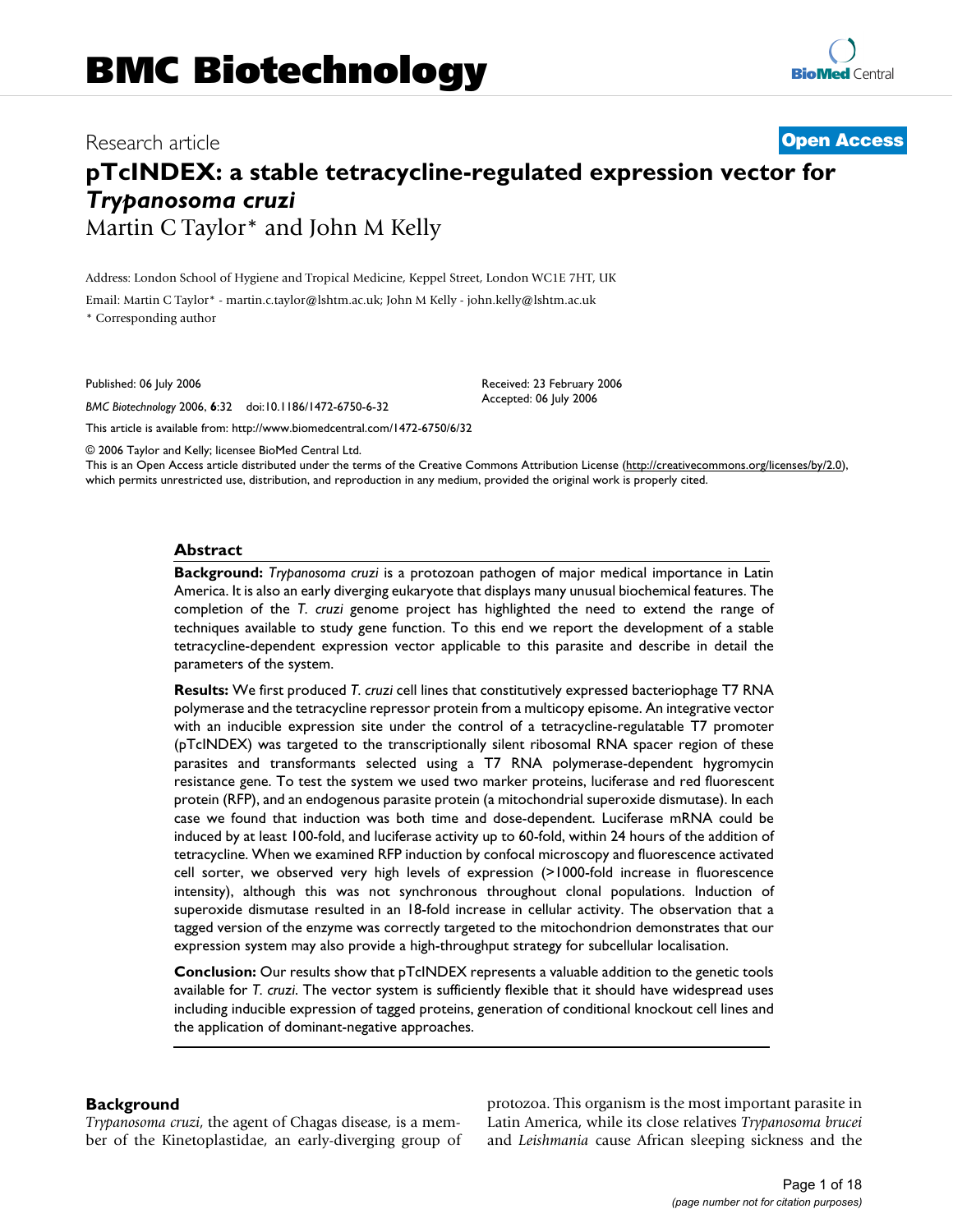leishmaniases respectively. In addition to their medical and veterinary significance, trypanosomes have been studied as examples of primitive eukaryotes. They show several biological peculiarities which have made them subjects of great interest. These include polycistronic transcription, *trans*-splicing of mRNA, mitochondrial RNA editing, compartmentalisation of glycolysis and the utilisation of a unique thiol, trypanothione, in place of glutathione. Genome sequencing projects have recently been completed for each of the human pathogenic trypanosomatids, *T. cruzi, T. brucei* and *Leishmania* [1-3]. To fully exploit this vast amount of information it is essential that efforts are made to improve and extend the range of tools available for analysing the function of genes *in vivo*. This is particularly the case with *T*. *cruzi*, where technical limitations currently restrict analysis of biological function.

The last few years have seen an explosion of new data on gene function in *T. brucei*, largely due to the development of regulated systems that allow inducible expression of both protein and double-stranded RNA [4-9]. These systems can facilitate the study of gene function by overexpression [10], conditional knockout [11], or by RNA interference (RNAi)-mediated down-regulation of gene expression [8,9,11,12]. RNAi is currently the method of choice for the analysis of gene function in *T. brucei* and can be used to inform studies on *T. cruzi* and *Leishmania* genes which have orthologues in *T. brucei*. However many trypanosomatid genes are species-specific [13]. Since *T. cruzi* lacks the machinery for RNAi, specifically the *AGO1* gene [14,15], our unpublished observations), approaches such as gene deletion or expression of dominant-negative mutant proteins are of critical importance for studying function. However, both gene knockout and expression of mutant proteins can produce a lethal or deleterious phenotype. It would therefore be advantageous to have a system that allows expression of transgenes in a controlled and repressible manner.

In general, trypanosomes do not appear to control expression of protein coding genes at the level of transcription initiation. The exceptions to this are the major surface glycoprotein genes of procyclic, metacyclic and bloodstream forms of *T. brucei* [16,17], where RNA polymerase I (pol I)-dependent promoters can drive expression in a developmental and locus specific manner. RNA polymerase II (pol II)-dependent promoters for protein coding genes have not been unequivocally identified in trypanosomatids and there are no known examples of inducible transcription units. Consequently, it has been necessary to import regulatable genetic machinery from other organisms to create artificial inducible expression systems. Such a system for *T. brucei* was first developed by Wirtz and Clayton [4]. This relies on the bacterial tetracycline repressor protein (tetR) to block transcription from an engineered promoter in the absence of tetracycline. On addition of tetracycline, the repressor is released from the DNA and transcription is allowed to proceed. Initially, use was made of the *T. brucei* procyclin promoter [4]. However, the system was found to be tightly regulated to a similar degree when a bacteriophage T7 promoter was utilised [7]. This necessitated the integration of a T7 RNA polymerase gene into a transcriptionally active region of the trypanosome genome prior to insertion of the construct containing the inducible gene. A similar regulatable expression system has now also been described for *Leishmania* based on an inducible copy of the endogenous ribosomal RNA (rRNA) promoter [18].

In *T. cruzi*, inducible expression following transient transfection with a plasmid has been reported [19]. More recently a stable system has been reported by DaRocha et al. [15], in which the T7 polymerase and *tetR* genes were inserted into the tubulin gene array together with the strong rRNA promoter. The effects, if any, of this promoter on expression of endogenous genes flanking the insertion were not described, although a similar vector used in *T. brucei* caused upregulation of genes downstream of the integration site [20]. Detailed characterisation of this inducible cell line was not undertaken to assess the parameters of regulated expression. There have been no further reports on its use or applications.

Here we describe a stable tetracycline-inducible expression vector for *T. cruzi* that circumvents some of the potential problems associated with integration into an endogenously transcribed locus. The system is based on an integrative vector that facilitates inducible expression of specific genes in a transcriptionally quiescent locus and engineered cell lines that constitutively express the T7 RNA polymerase and *tetR* genes from an episomal background. These experiments now provide a framework for using stable inducible expression as a tool for studying gene function in *T. cruzi*.

# **Results**

# *Production of cell lines stably expressing tetR and T7 RNA polymerase*

Plasmid pLEW13, a construct designed to target the *T. brucei* β-tubulin locus, contains both T7 RNA polymerase and *tetR* genes with *neo* as a selectable marker [7] (Fig. 1A). We electroporated *T. cruzi* CL-Brener epimastigotes with circular pLEW13 DNA (a gift from George Cross) and selected recombinant parasites on 200 µg ml<sup>-1</sup> G418. Stably transformed parasites were obtained after six weeks, even though this vector contains no *T. cruzi*-derived sequences. Southern analysis showed that the transformants contained multiple copies of the input construct organised in a tandem array (data not shown). Circular DNA in transformed *T. cruzi* usually replicates as an epi-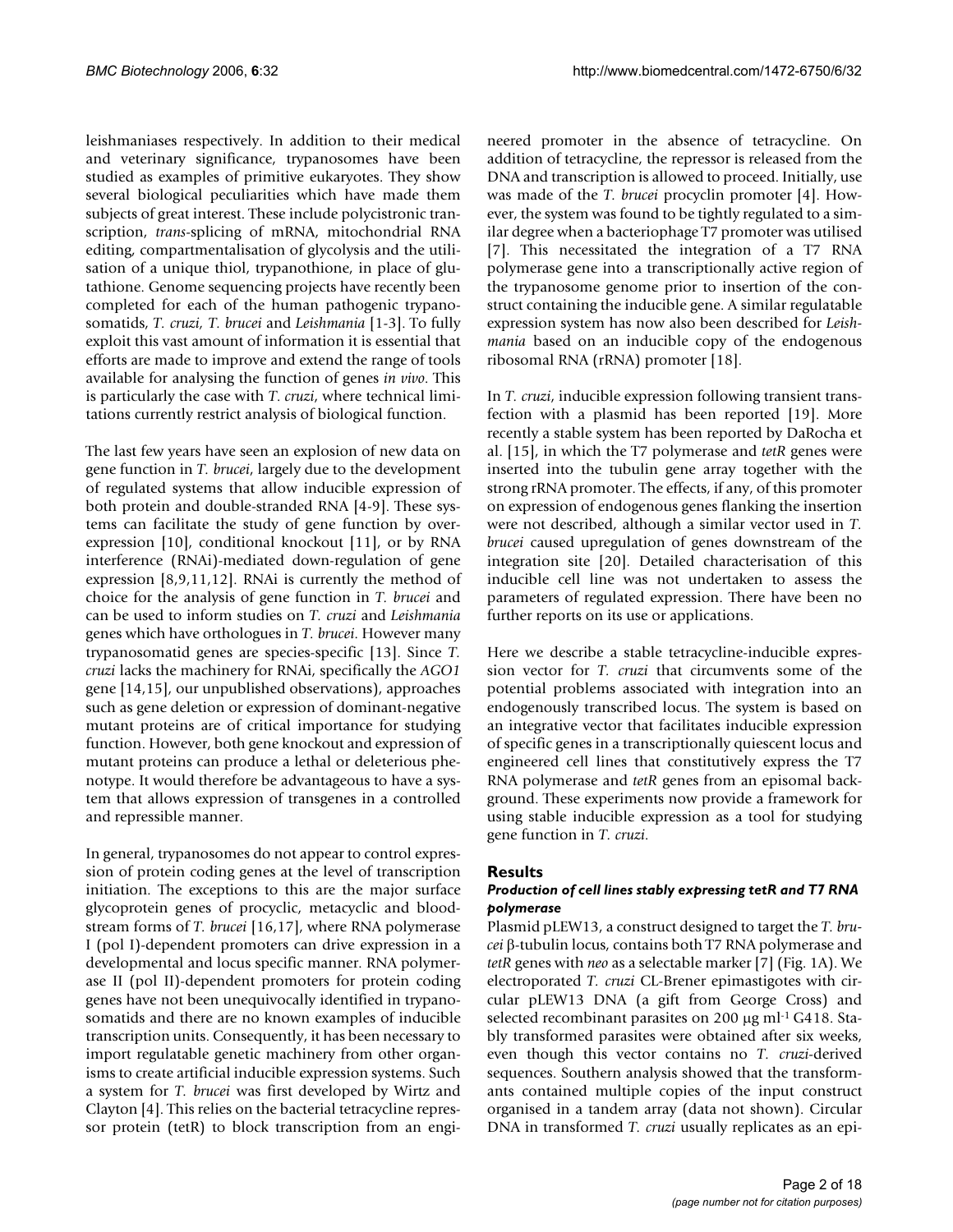

**Production of cell lines stably expressing tetR and T7 RNA polymerase**. (A) Simplified map of pLEW13 indicating the relative locations of the three transgenes [7]. (B) CHEFE analysis of chromosomal DNA isolated from CL-Brener [pLEW13] epimastigotes showing aberrant migration of the pLEW13 DNA. Lanes 1–3, a 0.8% PFC agarose CHEFE gel (auto-algorithm set for 300 kb-3 Mb separation). Lanes 1 (*Saccharomyces cerevisiae* size standards (Bio-Rad)) and 2 (CL-Brener [pLEW13]), the ethidium bromide stained gel. Lane 3, an autoradiograph obtained with the T7 RNA polymerase probe. Lanes 4–6, a 1.0% PFC agarose CHEFE gel (auto-algorithm set for 300 kb-1 Mb). Lanes 4 (*S. cerevisiae* size standards) and 5 (CL-Brener [pLEW13]), the ethidium bromide stained gel. Lane 6 is an autoradiograph obtained with the T7 RNA polymerase probe. Molecular sizes are given in kb. (C) Expression of the transgenes for T7 RNA polymerase and *tetR* in pLEW13 transformed epimastigotes. 10 µg total RNA was blotted and hybridised with either the T7 RNA polymerase (*T7 POL*) or *tetR* probes. (D) Splice acceptor sites used by *T. cruzi* to process the transcripts as mapped by RT-PCR. The AG dinucleotide sites of spliced leader addition identified following sequencing of the RT-PCR products are red and underlined. The numbers adjacent to the boxes indicate the distance in nucleotides between the sequence shown and the start codon of each gene. The T7 RNA polymerase is flanked by the *T. brucei* procyclin spliced leader acceptor site, whereas both *neo* and *tetR* are flanked by *T. brucei* actin spliced leader acceptor sites. In the case of the T7 RNA polymerase and *tetR* transcripts, only one addition site was identified; in the case of the *neo* transcript, three were found.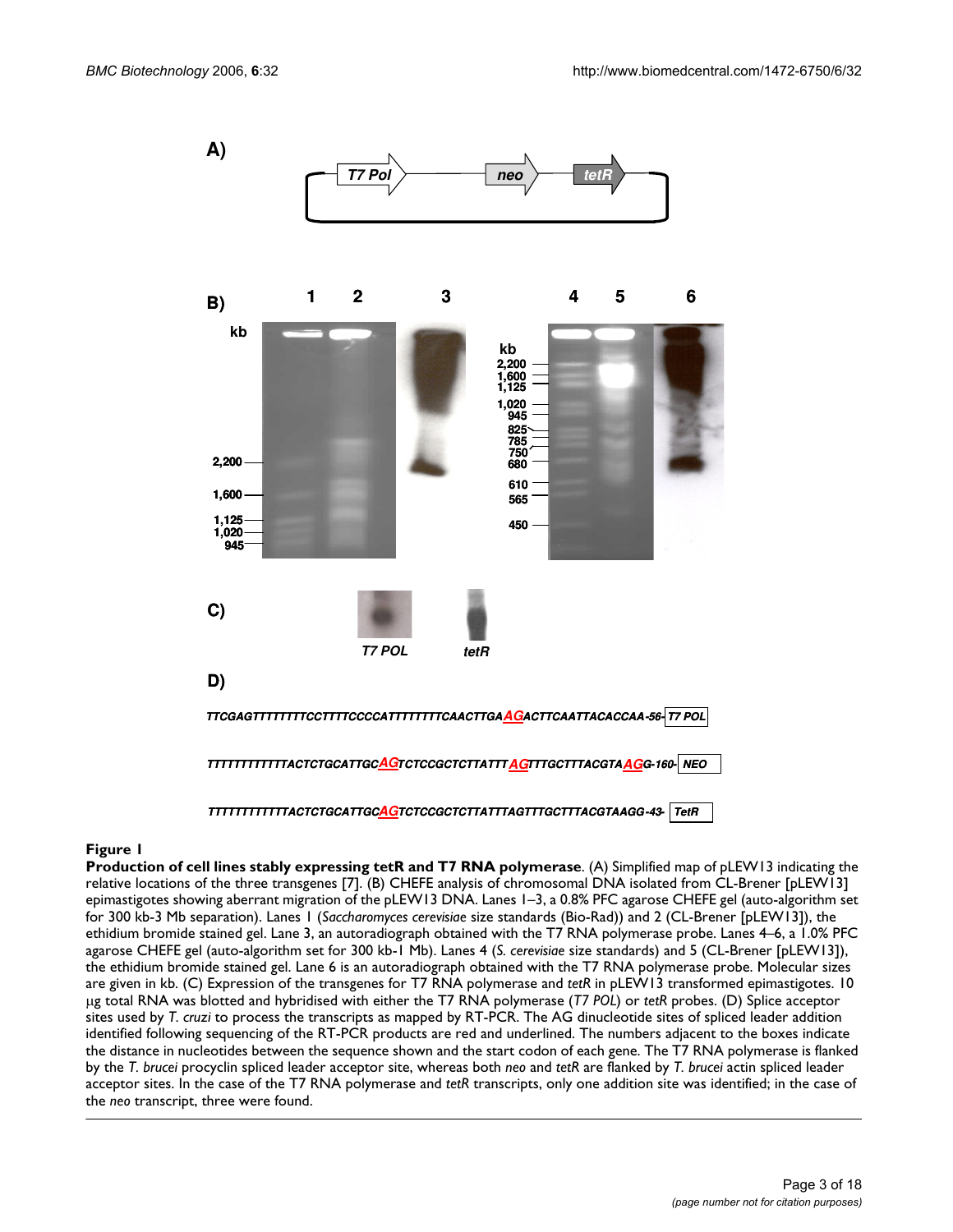some of head-to-tail repeats of the input construct [21]. However, since the vector contained *T. brucei* β-tubulin coding sequences, which are very similar to the corresponding *T. cruzi* gene (88% overall nucleotide identity, up to 96% in some regions), it was important to establish whether the pLEW13 tandem array was a circular episome or had resulted from multiple integrations into the tubulin locus.

Circular molecules show aberrant migration on pulsed field gels as their movement is independent of their molecular mass, in contrast to linear chromosomes. DNA from CL-Brener epimastigotes transformed with pLEW13 (CL-Brener [pLEW13]) was therefore subjected to contour-clamped homogenous electric field gel electrophoresis analysis (CHEFE) under differing separation conditions (Fig. 1B). Using parameters designed to separate the larger molecules (up to 3 Mb), the T7 RNA polymerase probe hybridised to a band of approximately 2 Mb and to a smear of higher molecular weight material (Fig. 1B lane 3). When the DNA was fractionated under conditions optimal for separation of molecules of between 300 kb and 1 Mb, the hybridising band ran at 680 kb, again accompanied by a smear of apparently higher molecular weight material (Fig. 1B lane 6). The migration of the pLEW13 construct is therefore independent of its molecular weight indicative of a circular episome containing multiple copies of the T7 RNA polymerase and *tetR* genes. Southern analysis of genomic DNA also indicated no linkage between the *T. cruzi* α-tubulin genes and the T7 RNA polymerase (data not shown).

To check expression of the transfected genes, RNA was prepared and analysed by northern blotting. This showed that both T7 RNA polymerase and the *tetR* gene were expressed at high levels (Fig. 1C). In trypanosomes each mRNA is processed by *trans*-splicing which results in the addition of a 5' spliced leader sequence of 39 nucleotides [22]. Since the RNA processing signals in pLEW13 were derived from *T. brucei* it was necessary to establish that the transgenic mRNAs were correctly spliced. For each gene, primers were designed to sequences approximately 150– 250 bp into the ORF and used in conjunction with a primer to the *T. cruzi* spliced leader in an RT-PCR reaction (Methods). The resulting products were cloned and sequenced. Each splice addition site could be mapped to an AG dinucleotide located downstream of a polypyrimidine tract (Fig. 1D). In the case of the *T. brucei* actin intergenic sequence upstream of *neo*, three separate splice sites were identified, all of which were upstream of the start codon. Only one of these was identified in the *tetR* mRNA which has the same flanking sequence. In the case of the procyclin splice acceptor site upstream of the T7 RNA polymerase, only the site previously mapped in *T. brucei* was utilised [23]. This analysis indicated that the *T. brucei*

RNA processing signals were being correctly utilised by *T. cruzi* and that the T7 RNA polymerase and *tetR* mRNAs were therefore likely to be functional.

# *Features of the tetracycline inducible expression vector*

The inducible expression vector pTcINDEX (Fig. 2A) was designed to integrate into the non-transcribed ribosomal RNA spacer region upstream of the pol I-mediated transcription start site [24] (Methods). We targeted this region because, to our knowledge, it is the only section of the *T. cruzi* genome so far identified as being transcriptionally silent. In addition, the level of sequence conservation at this locus suggested that the construct could be targeted to the corresponding region in multiple parasite strains. The targeting fragment is cloned as a *Sac* I cassette which can be readily replaced to allow integration elsewhere in the genome.

As a drug selectable marker we used the hygromycin B phosphotransferase (*hyg*) gene under the control of a nonrepressible T7 promoter, thus converting antibiotic resistance into a digenic trait. In pLEW13 transformed cells that constitutively express the T7 RNA polymerase, this arrangement serves a second function. In the presence of hygromycin, the requirement for T7 RNA polymerase to drive expression of *hyg* removes the necessity for the continued use of G418 to maintain the pLEW13 construct and selects for trypanosomes with active T7 RNA polymerase. The inducible expression cassette in the pTcINDEX vector contains a tetracycline-dependent T7 promoter, with the tet operator sequence (tetO, cCTATCAgTGAT-AGa, where upper case indicates bases important in tetR binding) placed immediately downstream. The multiple cloning site is flanked at its 3'-end by the intergenic sequence from the *T. cruzi* actin locus to provide a polyadenylation signal, and at the 5'-end by the splice acceptor site from the ribosomal protein P2β locus. Sequences from this region have been shown to enhance the expression of transfected genes [25]. Finally, we incorporated a T7 RNA polymerase transcription terminator into the construct to block run-through transcription of sequences downstream of the integration site.

To test the capability of the vector to mediate tetracyclineregulatable expression we cloned the genes encoding firefly luciferase (Luc) and red fluorescent protein (RFP) into the multiple cloning site (Fig. 2, Methods). *Spe* I linearised forms of the resulting constructs (pTcINDEX-Luc and pTcINDEX-RFP) were then used to transform CL-Brener [pLEW13] epimastigotes that constitutively express T7 RNA polymerase and tetR. Integration into the rRNA locus (illustrated in Fig. 3A) was confirmed by Southern analysis. This showed linkage of both of the transgenes to the endogenous 18S rRNA gene, (for examples, see Fig. 3). The appearance of novel fragments in the lanes containing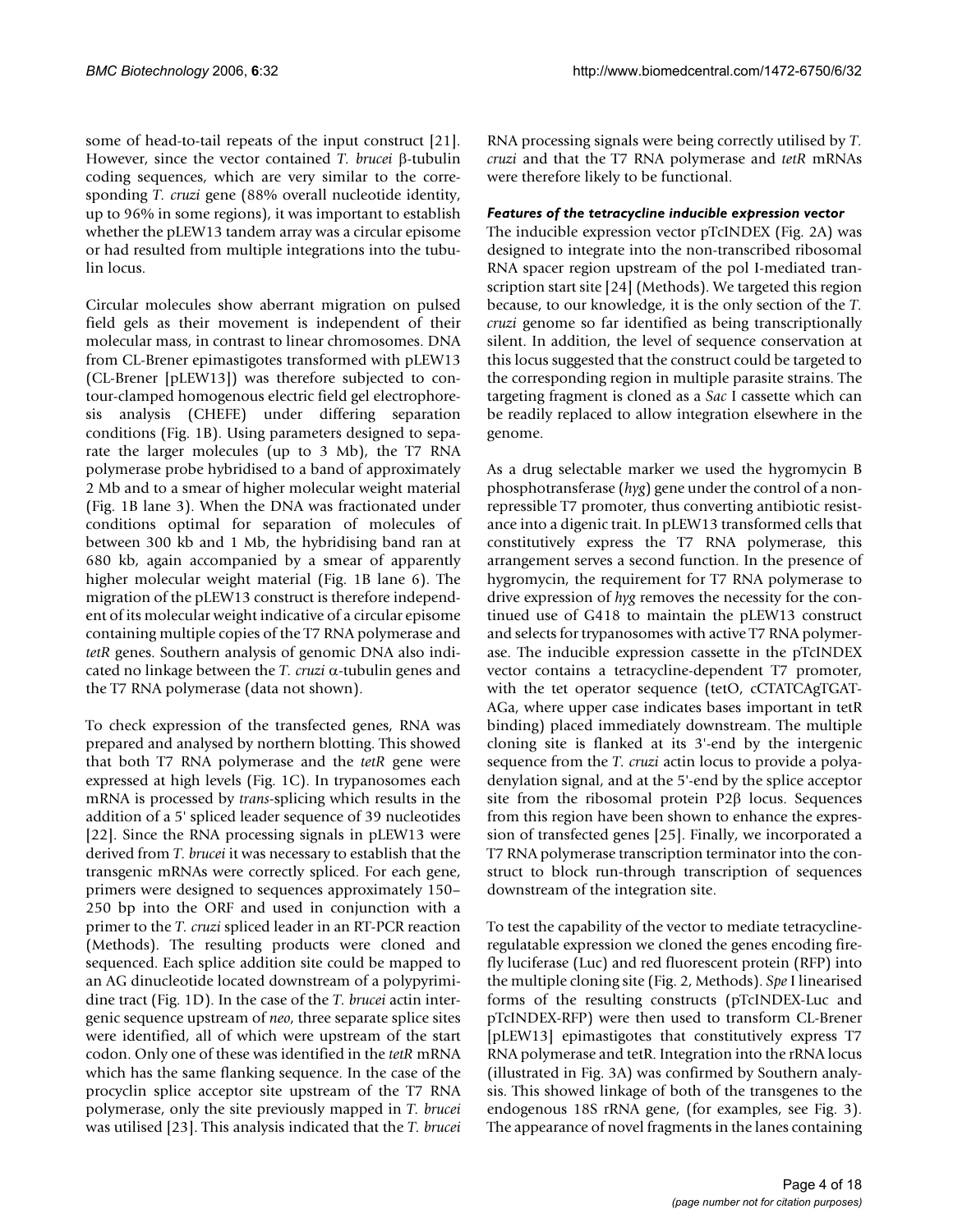

**The** *T. cruzi* **inducible expression vectors pTcINDEX and pTcINDEX-C-myc**. (A) Map of pTcINDEX. The grey box adjacent to the multiple cloning site (MCS) indicates the ribosomal protein P2β splice acceptor site [25]. The hatched box indicates the *T. cruzi* actin intergenic region. The black box (T) is the T7 transcriptional terminator. Black flags represent T7 promoters and the oval identifies the location of the tet operator. R-NTS/P is the ribosomal non-transcribed spacer and promoter region used to target the construct. Roman numerals I and II indicate the two halves of the targeting sequence which are cloned in the opposite order to their position in the genome (see Fig. 3A). The white flag indicates the location of the pol I transcription start site [24]. Following insertion of a gene of interest into the MCS, the construct can be linearised with *Spe* I (dotted line) to facilitate targeting to the rRNA non-transcribed spacer region. The vector is built on a pUC19 backbone (not illustrated for clarity) and confers ampicillin resistance on *E. coli*. The sequence of the MCS is shown above the map indicating useful restriction sites. *Nae* I and *Nru* I were incorporated as blunt end sites to facilitate cloning of genes which contain the other restriction sites. (B) Map of pTcINDEX-C-myc. The inducible cassette alone is shown for clarity. The rest of the vector is identical to pTcINDEX. Features are as shown in A, except that the *BPP1-myc* fusion gene has been inserted into the *Bam* HI/ *Nru* I sites of pTcINDEX (Methods). The white box labelled "stuffer" indicates the dispensable BPP1 ORF [48]. This can be removed by digestion with one of the MCS enzymes and *Eco* RV and replaced with the gene of interest. The c-myc epitope tag is indicated by a green box. The *Eco* RV cleavage site and the translated sequence of the c-myc tag (underlined) are indicated to allow easy design of in-frame fusions with the epitope tag. Note the *Nru* I site is absent in this plasmid.

DNA from the transformants (9.5 kb with the luciferase and 18S rRNA probes (Fig. 3B, lanes 2 and 4), 6 kb with the 18S rRNA and RFP probes (Fig. 3B, lanes 6 and 8)), which were absent from the CL-Brener [pLEW13] lanes, were diagnostic of targeted integration into the non-transcribed spacer region upstream of the 18S rRNA gene.

#### *Induction of luciferase in pTcINDEX-Luc transformants*

We first investigated the induction of luciferase RNA in a polyclonal line of pTcINDEX-Luc transformed cells. Tetracycline was added once to epimastigotes in early mid-logarithmic growth phase (approximately  $10<sup>6</sup>$  parasites ml<sup>-1</sup>) and aliquots removed every 24 hours for RNA purification. No further tetracycline was added during this period,

as we wished to see if the gene returned to a repressed state. Northern analysis was performed (Fig. 4A) and the relative level of luciferase RNA measured at each time point using a phosphorimager. In the lane containing RNA from non-treated cells, the signal detected was not significantly above the background measured from an irrelevant piece of the membrane. This indicates a tightly regulated system with a very low level of "leaky" transcription. 24 hours after the addition of tetracycline, the level of luciferase mRNA was found to have increased dramatically (Fig. 4A). The mRNA levels at later time points declined gradually. The change in luciferase RNA levels was mirrored in the level of luciferase activity (Fig. 4B). The enzyme level increased considerably over 24 hours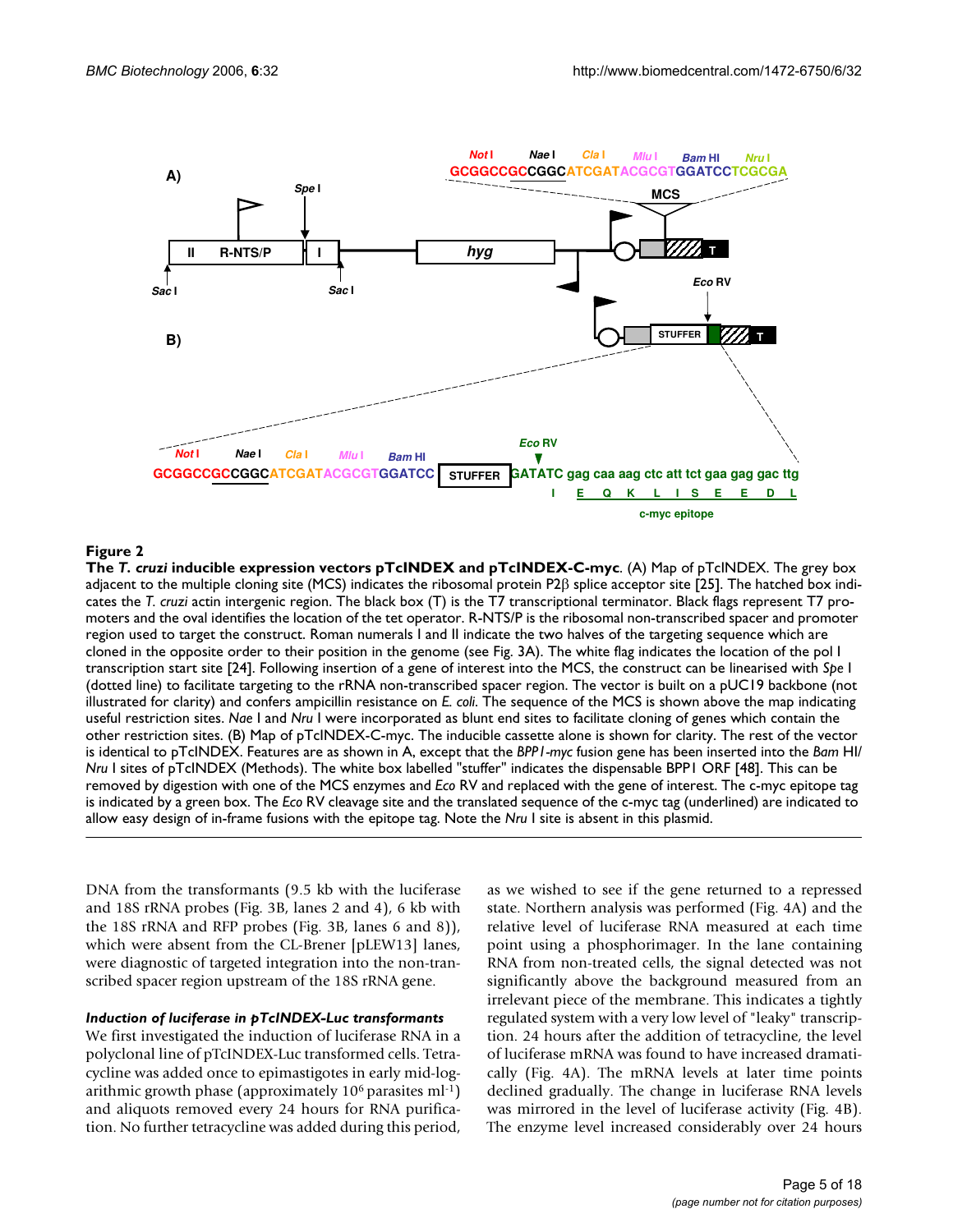

**Integration of pTcINDEX-Luc and pTcINDEX-RFP into the ribosomal non- transcribed spacer**. (A) Configuration of correctly targeted constructs showing relevant restriction sites. R-NTS/P represents the ribosomal non-transcribed spacer/promoter region with the white flag indicating the promoter [24]. The targeting fragment is designed to integrate upstream of the rRNA transcription start. The dotted line represents the position of the *Spe* I site introduced into the spacer to facilitate linearization. This site is absent from the genomic DNA. The crossed lines indicate the sites of homologous recombination. The double headed arrow shows the region of the 18S rRNA gene used as a probe when assessing integration. The other symbols are as in Fig. 2. The configurations for integration of pTcINDEX-Luc and pTcINDEX-RFP are shown. The expected fragment size following a targeted integration is illustrated below each map. (B) Southern analysis of the pTcINDEX-Luc and pTcINDEX-RFP transformants Arrowheads indicate fragments specific to the transformants following hybridisation with the 18S rRNA probe. These bands also hybridise specifically to the full-length luciferase or RFP probes. Lanes 1,3,5,7 contain DNA from CL-Brener [pLEW13], lanes 2 and 4 from CL-Brener:pTcINDEX-Luc [pLEW13]. Lanes 6 and 8 contain DNA from CL-Brener:pTcINDEX-RFP [pLEW13]. DNA in lanes 1–4 was digested with *Kpn* I and in lanes 5–8 with *Nco* I. The probes used are indicated below each autoradiograph. A second smaller band (1.6 kb) which hybridises to the 5' end of the RFP probe (lane 8) migrated off the bottom of this gel. Molecular sizes are shown in kb.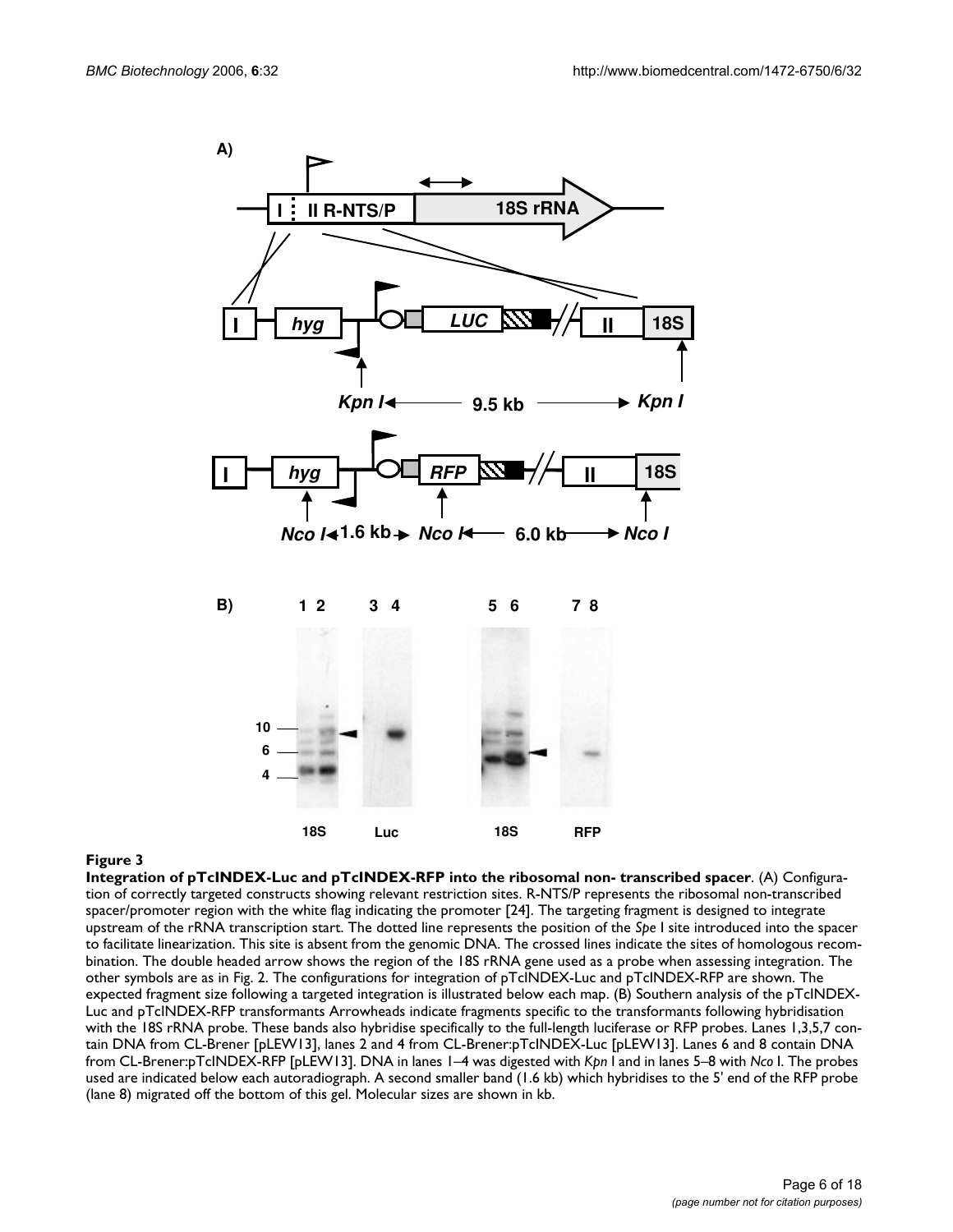

**Induction of luciferase by tetracycline**. (A) Expression of luciferase mRNA in a polyclonal line of tetracycline treated cells. pTcINDEX-Luc transformed epimastigotes were harvested each day following the addition of tetracycline to the cultures (5  $\mu$ g ml-1). Lane U is the uninduced cell line. Lanes 1–7 represent days following induction. 1.25 µg total RNA was loaded in each lane. The blot was hybridised with a 1.7 kb *Bam* HI/*Sal* I fragment containing the luciferase ORF. (B) Luciferase activity over a time course. Cells were induced and aliquots removed for enzyme assay at indicated timepoints. Dashed line: cells were induced for 24 hours then washed twice in tetracycline-free medium and resuspended in tetracycline-free medium. Solid line: cells were induced with tetracycline then incubated with no further treatment. (C) Effect of tetracycline concentration on the level of luciferase activity. 10 identical flasks of epimastigotes (as above) were treated with different concentrations of tetracycline for 24 hours. Cells were harvested and the luciferase activity measured (Methods). The Y axis indicates the fold increase in luciferase activity above uninduced cells, normalised, to the amount of protein present in each extract.

and continued to increase up to 48 hours. Thereafter it declined gradually. When the cells were washed after 24 hours exposure to tetracycline and resuspended in tetracycline-free medium, the luciferase activity reached a peak at 48 hours but had declined almost to background levels three days later (Fig 4B, dashed line).

To examine the relationship between tetracycline concentration and the induction of luciferase activity, a culture of pTcINDEX-Luc transformed CL-Brener [pLEW13] epimastigotes was divided into 10 individual flasks and tetracycline added at a range of concentrations (Fig. 4C). The cells were incubated for 24 hours, then harvested and the luciferase activity measured (Methods). There was negligible increase in luciferase activity over the level in nontreated cells at concentrations up to and including 1 ng ml-1. The increased activity became significant following treatment with 5 ng ml-1 and continued to increase with concentration before levelling off at 500 ng ml-1 (Fig. 4C). At tetracycline concentrations of 1 or 2  $\mu$ g ml<sup>-1</sup>, the extent of induction decreased approximately two-fold, an effect that was reproducible. At higher levels of tetracycline there were detectable increases in parasite doubling time. The optimal increase of luciferase activity that was achieved was approximately 60-fold over background. This is less than the increased level of the corresponding transcript (Fig. 4A) and may indicate the presence of control mechanisms at the level of translation or instability of the luciferase protein in this context.

It has previously been noted that different clones transformed with the same tetracycline-regulated construct in *T. brucei* will exhibit differences in both the background level and the extent of inducible expression of the transfected gene [7,9,11]. This variability has been ascribed, in part, to epigenetic factors operating differentially on each site of integration [26]. To examine whether this variation occurred in *T. cruzi*, we isolated several clones from independent transfections. Variability was indeed observed (Table 1). The background level of luciferase activity varied from 700 to 5000 relative light units (RLU) per  $5 \times 10^4$ cells. The background remained constant in a given clone over time. The level of induction after 24 hours varied from 2 to 37-fold between different clones in this experiment. In *T. cruzi* all the ribosomal RNA arrays are present at one chromosomal locus, in contrast to the situation in *T. brucei*. However the sequence across this locus is unavailable and it has not yet been possible to determine if there is a relationship between the level of expression and the site of integration.

#### *Cell-by-cell examination of the induction process using RFP*

To determine how individual cells responded to tetracycline, we examined clones isolated following transforma-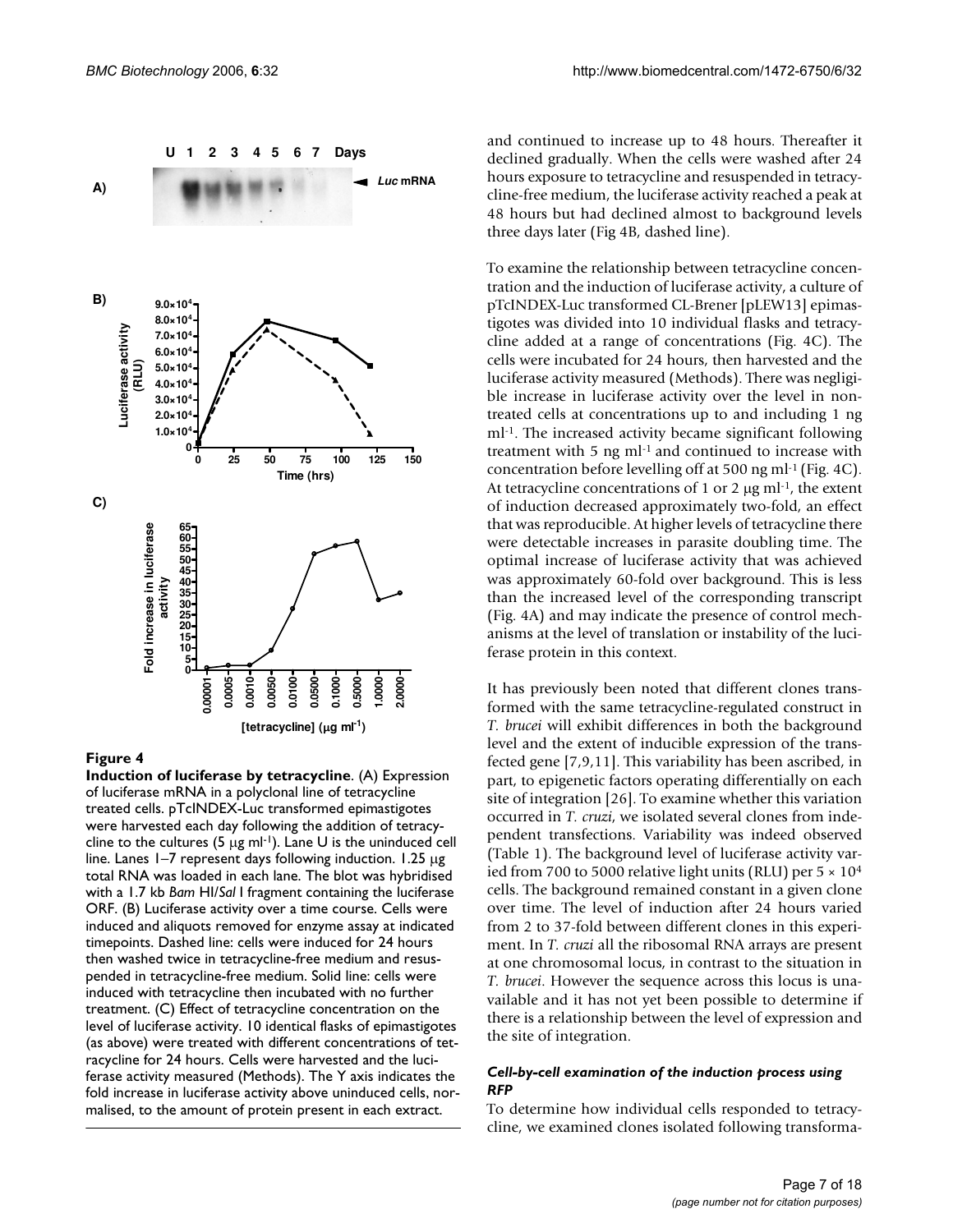| Table 1: Inducible luciferase activity in independent clones |
|--------------------------------------------------------------|
| transformed with pTcINDEX-Luc                                |

| <b>Cell line</b> | <b>Uninduced</b> | 0.5 $\mu$ g ml <sup>-1</sup> tet | Ratio +tet/-tet |
|------------------|------------------|----------------------------------|-----------------|
| CL-Luc I         | 4988 (234)       | 185275 (16417)                   | 37.I            |
| $Cl$ -Luc 2      | 2321 (167)       | 24105 (1539)                     | 10.4            |
| $CL$ -Luc $3$    | 2497 (54)        | 34987 (2859)                     | 14.0            |
| CL-Luc 4         | 712 (39)         | 3151 (464)                       | 4.4             |
| CL-Luc 5         | 4066 (386)       | 8333 (532)                       | 2.0             |

Each clone was induced with 0.5  $\mu$ g ml<sup>-1</sup> tetracycline. After 24 hours, extracts were tested for luciferase activity (Methods). Each extract was assayed in triplicate. Controls were identical cultures maintained in the absence of tetracycline. The activity is represented as mean relative light units per  $5 \times 10^4$  epimastigotes. Figures in parentheses represent standard error of the mean.

tion with pTcINDEX-RFP (Methods). Epimastigotes of clone CL:RFP C2 were maintained in tetracycline-free medium, then an aliquot was fixed onto a slide. Tetracycline was added to the remainder of the culture. An aliquot of cells was removed and fixed onto a slide every 24 hours for eight days. It was apparent that RFP expression had been highly induced by the third day, since the cell pellet had a red tinge visible to the eye. The cells were stained for DNA and examined by confocal microscopy. No red fluorescence was visible in the uninduced population (Fig. 5A). After 24 hours a few cells displayed faint fluorescence, and after three days some cells were extremely bright. The number of visibly fluorescent cells increased over time. After eight days the majority of cells exhibited some red fluorescence (Fig. 5B), although there was variation in the level. This suggested that induction, as measured using this parameter, does not occur at the same rate or to the same degree in all cells of a given clonal population.

To examine this variation further we quantified the distribution of induced fluorescence in the population by FACS analysis (Fig. 6). In this experiment the tetracycline treatment was carried out at  $0.5 \mu g$  ml $^{-1}$ , as this concentration was optimal for expression, at least in the case of luciferase

**Table 2: Inducible RFP expression in independent clones transformed with pTcINDEX-RFP.**

| <b>Cell line</b>      | <b>Uninduced</b> | 0.5 $\mu$ g ml <sup>-1</sup> tet | Ratio +tet/-tet |
|-----------------------|------------------|----------------------------------|-----------------|
| CL-RFP C <sub>2</sub> | 0.3              | 71.8                             | 239             |
| $CI$ -RFP A2          | 3.3              | 31.7                             | 9.6             |
| CL-RFP D6             | 0.7              | 25.8                             | 36.8            |
| CL-RFP D <sub>2</sub> | 0.3              | 12.8                             | 42.7            |
| CL-RFP C5             | IJ               | 17.5                             | 15.9            |
| <b>CL-RFP BI</b>      | 0.6              | 2.0                              | 3.3             |
|                       |                  |                                  |                 |

Each clone was induced with 0.5  $\mu$ g ml<sup>-1</sup> tetracycline. After 5 days, cells were fixed and analysed on a FacsCalibur. Controls were identical cultures maintained in the absence of tetracycline. The data are presented as percentage of cells registering greater than 6 arbitrary fluorescence units (AFU).

(Fig. 4C). FACS analysis showed that in the first 24 hours post-induction, there was a significant shift in the fluorescence profile, with 35% of cells showing a 10–1000 fold increase in intensity (Fig. 6, blue line). The profile shifted rightwards over time but did not sharpen, indicating that fluorescence intensity varied between individual cells, confirming the observation made by microscopy (Fig. 5). The maximal shift was seen on day 5 (Fig. 6, green line), when 14 % of the cells were found to exhibit a 1000– 10000 fold increase in fluorescence. Even at this stage however, 34% of cells remained in the 0–10 arbitrary fluorescence units (AFU) range.

We also examined the extent of variation in both background and inducibility in the RFP expressing clones. Again we observed a range of values (Table 2). For example, with clone CL:RFP B1 there was only slight induction, whereas all the other clones showed significant levels. In this experiment, tetracycline was added every three days to maintain the level of induction.

# *Addition of an rRNA promoter to pLEW13 results in higher background expression levels*

In an attempt to produce a more homogeneous induction profile, we constructed a derivative of pLEW13 in which the T7 RNA polymerase and *tetR* genes were transcribed from the *T. cruzi* rRNA promoter (Methods). Cells were transformed with this plasmid (pTcrRNA-T7tet) and selected at 100  $\mu$ g ml<sup>-1</sup> G418. The transformants were resistant to 2 mg ml-1 G418, with no lag phase, indicative that the rRNA promoter was driving high level expression of the *neo* gene. These cells were then electroporated with the inducible vector pTcINDEX-RFP. Parasites were cloned immediately after electroporation. FACS analysis of several independent clones confirmed that expression of RFP was tetracycline-regulated, but again the response was heterogeneous within clonal populations (Fig. 7).

As these clones showed a somewhat higher background level of RFP expression (especially clone CL [pTcrRNA-T7Tet]:RFP C6), we tested the luciferase construct in this background. 5 clones were generated in the CL [pLEW13] line and 5 in the CL [pTcrRNA-T7Tet] background. Each cell line was induced for 48 hours with 250 ng ml-1 tetracycline, and then assayed for luciferase activity. The results (Table 3) indicated inducible luciferase activity in all cell lines tested. However, there was a much lower level of leakiness in the CL [pLEW13] cell line than the CL [pTcrRNA-T7Tet] cell line. Whilst the former exhibited a 10–30 fold increase in luciferase activity, the latter displayed only a 5 to 9-fold increase. A similar effect was noted in the inducible system created for *Leishmania* [18]. Consequently, for applications in which a tightly regulated system is required, the CL [pLEW13] cell line appears to be much more suitable.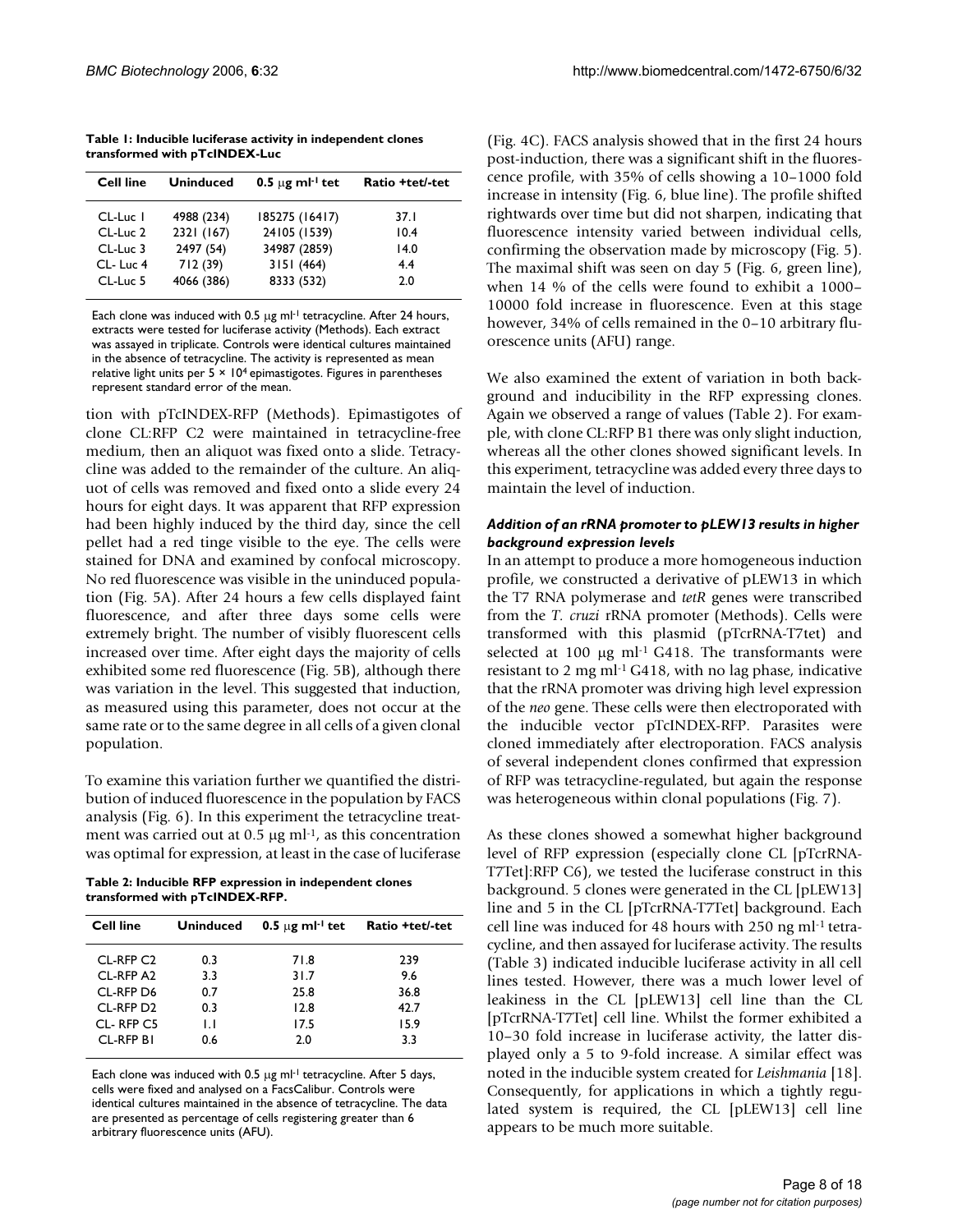

**RFP expression in cloned cells by microscopy**. Fluorescence microscopy of cloned pTcINDEX-RFP transformed epimastigotes before and after induction with tetracycline  $(5 \mu g \text{ ml}^{-1})$ . An aliquot was removed, and fixed every 24 hours for eight days. Cells were examined on a Zeiss LSM 510 microscope. Panel A shows the uninduced population and panel B the same culture 8 days after induction. In each case 1: DNA stained with TOTO-3 (green), 2: RFP expression (red), 3: phase image and 4 is a merged image.

#### *Expression and localisation of epitope-tagged superoxide dismutase*

To assign a biological role to a protein it is necessary to know its subcellular location. Generation of specific antibodies against every protein of interest is costly, time-consuming and not always successful. We therefore made a derivative of pTcINDEX with a c-myc epitope tag inserted next to the polylinker to facilitate localisation of induced proteins (pTcINDEX-C-myc, Fig. 2B). This could also provide a simple method to follow the induction by western blotting. To test the vector, we chose the *T. cruzi* superoxide dismutase A gene (*TcSOD A*), which encodes an isoform with a predicted mitochondrial targeting sequence. The *T. brucei* orthologue of this gene is targeted to the mitochondrion [27,28].

The *TcSOD A* gene was inserted into pTcINDEX-C-myc such that the epitope tag was located at the carboxyl-terminus of the fusion protein (Fig. 2B). CL-Brener [pLEW13] epimastigotes were transformed as previously. Two clones were characterised (A1 and A2). With both, an induced band was visible after western blotting (Fig. 8A). In the induced cells, the corresponding bands were visible on a Coomassie stained gel (Fig. 8B). The upregulated SOD was enzymatically active (Fig. 8C), with induced cells showing a 14- and 18-fold increase over the control lines, respectively. This represents the total cellular SOD activity. Since there are four distinct isoforms in trypanosomatids [27,28], it is clear that the level of SOD A overexpression considerably exceeds 18-fold.

It was important to confirm that the SOD A was targeted correctly since overexpression might lead to mis-targeting or blocking of the trafficking pathway. Cells were stained with an antibody against the carboxyl-terminal epitope tag and examined by microscopy (Fig. 9). The immunofluorescence showed targeting of the induced protein to the single lattice-like mitochondrion of the trypanosome with a concentration in a rod-like structure next to, or on top of, the kinetoplast (mitochondrial) DNA. The exact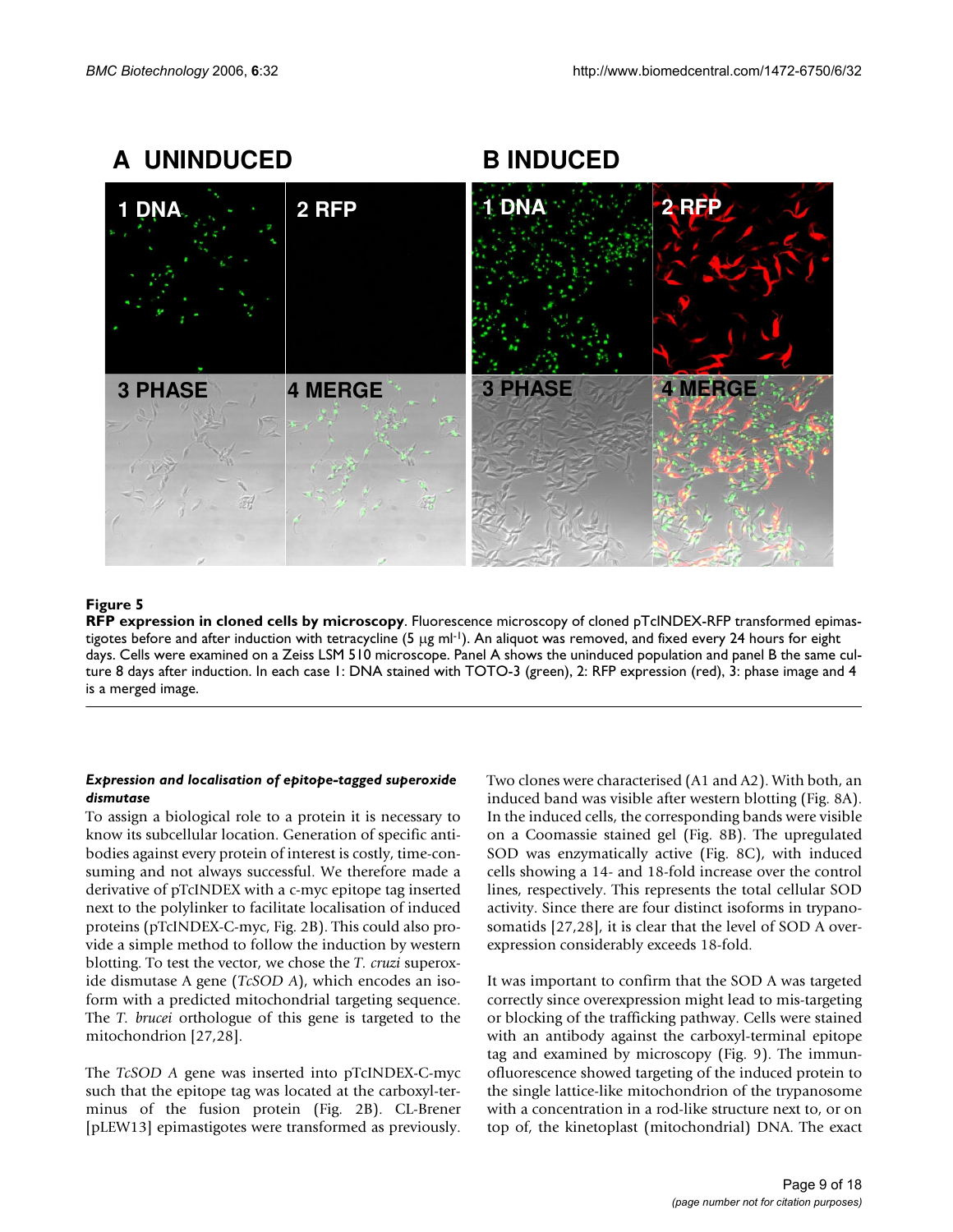

**FACS analysis of expression of RFP in a cloned cell line**. Tetracycline (0.5 µg ml-1) was added and samples were removed at specific timepoints. The level of fluorescence in the population was measured by counting  $5 \times 10^3$  cells per timepoint on a FACScan. The filled curve is the uninduced population. The traces for induced cells are shown as overlaid lines: blue, 24 hours: red, 48 hours and green, 120 hours post-induction. The Y axis indicates the number of cells counted, whilst the X axis shows the level of RFP expression in AFU.

nature of this structure is unclear, but the consistent proximity to the kinetoplast suggests a possible role in protection of the replicating kDNA from reactive oxygen species.

# **Discussion**

We have constructed a stable tetracycline-regulated expression vector for *T. cruzi* and tested several of the associated features using two marker genes, luciferase and *RFP*, and an endogenous gene *TcSOD A*. These experiments demonstrate that the system should be sufficiently robust to have widespread application in the functional analysis of parasite genes. Initially, we produced stable cell lines that constitutively expressed T7 RNA polymerase and the tetR protein using a vector system (pLEW13) originally constructed for the African trypanosome. We were able to confirm constitutive expression of both genes in transformed cells, even though the input plasmid completely lacked *T. cruzi* sequences. This type of phenomenon has previously been observed in *Leishmania* [21,29], but not in *T. cruzi* . Addition of the spliced leader sequence to each transcript occurred at the same sites as used in *T. brucei* (Fig. 2D). Analysis of the transformed cells indicated that the pLEW13 was propagated as an episome made up of multiple head-to-tail copies of the vector. This organisation has commonly been observed for episomal constructs in both *Leishmania* and *T. cruzi* [21] and is thought to arise by insertional duplication. We used a multicopy episome, rather than single integrated copies of the T7 RNA polymerase and *tetR* genes, to decrease the possibility of selection for mutations which could rescue dominant-negative or conditional knockout cell lines. Such rescue mutants occur readily in the *T. brucei* system which relies on single copies of each gene [30,31]. Episomes have been shown to be maintained in the absence of selection for up to six months, and during passage through mammalian cells and insect vectors in *T. cruzi* [21,32].

The inducible expression vector (pTcINDEX) was designed to integrate into the transcriptionally silent ribosomal RNA spacer region. We judged this to be important for two reasons. Firstly, so that in its repressed state, with the tetR protein bound tightly to the tetO, the integrated expression cassette did not block the transcription of downstream genes, and secondly, so that run-through pol II transcription occurring from upstream genes did not interfere with repression. In trypanosomatids, linked protein coding genes are organised into large polycistronic transcription units and transcriptional termination has not been fully characterised for any RNA polymerase. The pTcINDEX vector was also designed so that the *hyg* drug selectable marker was under the control of a constitutive T7 promoter. Thus expression of T7 RNA polymerase is necessary for cells to display resistance to hygromycin and continued selection with G418 is no longer required to maintain the presence of the pLEW13 episome.

In the pLEW13 transformed cells, our experiments indicate that the level of inducible expression may vary from gene to gene, but that any background, due to insufficiently tight repression of promoter activity, is likely to be low. With pTcINDEX-RFP transformed cells, we were unable to detect any fluorescence by microscopy, and only a low level by FACS, in the absence of tetracycline (0.2% – 3% of cells counted depending on the clone, Fig. 6 filled area, Table 2). Similarly, with pTcINDEX-Luc transformed cells, detection of the luciferase transcript on northern blots was tetracycline-dependent (Fig. 4A). However, there was a reproducibly detectable level of enzyme activity associated with non-induced cells. This background appeared relatively constant in a given clone, although it did vary between clones. We also noticed that the level to which luciferase activity was induced (up to 60-fold) was low compared to that of the mRNA (>100-fold), suggesting that expression may be regulated at the level of translation or that the luciferase protein may be less stable in trypanosomes.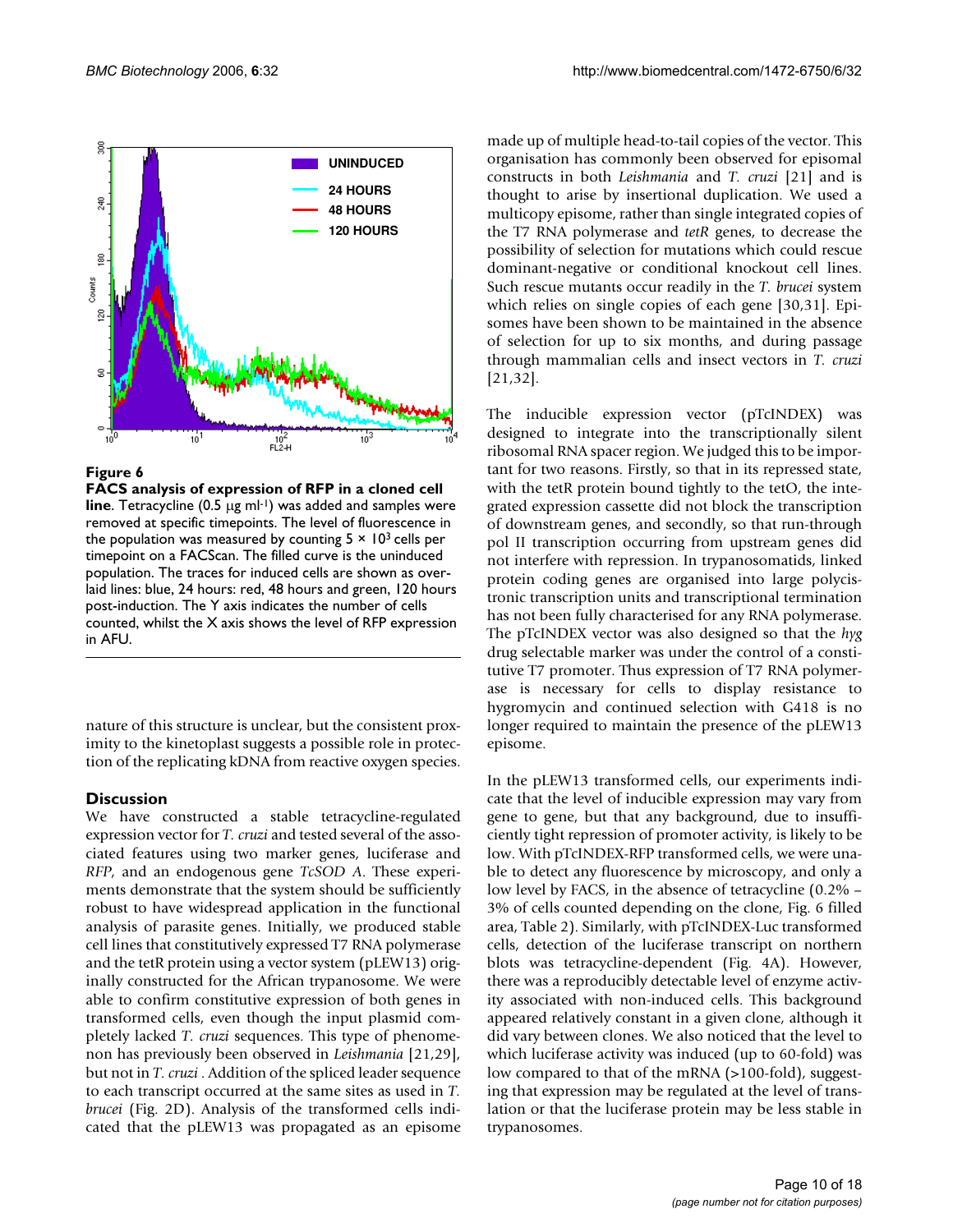

Figure 7

**FACscan analysis of expression of RFP in 3 independent clones in the CL [pTcrRNA-T7tetR] background**. Tetracycline  $(0.5 \mu g \text{ ml}^{-1})$  was added and samples were removed and fixed after 6 days. The level of fluorescence in the population was measured by counting  $5 \times 10^3$  cells per timepoint. The filled area indicates the uninduced cells, while the green line represents the induced population. The Y axis indicates the number of cells counted, whilst the X axis shows the level of fluorescence in AFU.

Both microscopy and FACS analysis showed that there was a wide variation in the level of inducible expression of RFP in individual cells, even within a cloned population, ranging from <10- to >1000-fold. When the machinery required for inducible expression (the T7 RNA polymerase and *tetR* genes) was placed under the control of an rRNA promoter, the induction profile did not become more homogeneous, but the background expression increased significantly. Thus, no advantage was gained and repression was decreased using this construct. This could be due to high level expression of tetR resulting in aggregation and loss of function as has been postulated in the *Leishmania* system [18].

Cell-by-cell analysis in the manner described here, has not, to our knowledge, been performed with the *T. brucei* or *Leishmania* inducible expression systems, although a heterogeneous pattern of induction has been observed using a tetracycline-regulated promoter to drive expression of GFP in yeast [33]. This type of variation is a common feature of eukaryotic cells and is thought to reflect the inherently stochastic nature of gene expression at the level of both transcription and translation [34-36]. Recent work from several laboratories has shown that stochastic elements play a significant part in generating "noise" in gene expression, i.e. the variation in expression of a given protein between genetically identical individuals in a population under the same conditions [37-41]. Thus, the pattern of RFP fluorescence observed using FACS analysis and microscopy may be regarded as a "snapshot" of the fluctuating levels of RFP expression that occur even within a clonal population. Indeed, a recent report [42] has shown that even when a marker gene (GFP) is integrated into the *T. cruzi* genome under the control of a strong constitutive rRNA promoter, the FACS profile of a stably transformed cell line is remarkably heterogeneous, with approximately 25–30% of cells expressing little or no detectable GFP at a given time. This suggests that variation in protein levels between individual cells may be an inherent feature of *T. cruzi* gene expression, rather than a consequence of episomal expression of the polymerase and repressor genes. It is notable that the *T. cruzi* genome contains many highly polymorphic multigene families encoding surface proteins which are co-expressed in a given population. Therefore, stochastic expression of surface antigens between individual cells of a population may be an important immune evasion strategy [43]. It has been hypothesised that micro-organisms benefit from noise in gene expression as this allows a population to respond more rapidly to changes in their environment and decreases the chances of cells becoming mired in inappropriate epigenetic states [44].

The availability of our inducible expression system will provide new approaches for the functional analysis of genes in *T. cruzi*. It will allow the study of proteins that may be toxic if constitutively expressed, enable the gener-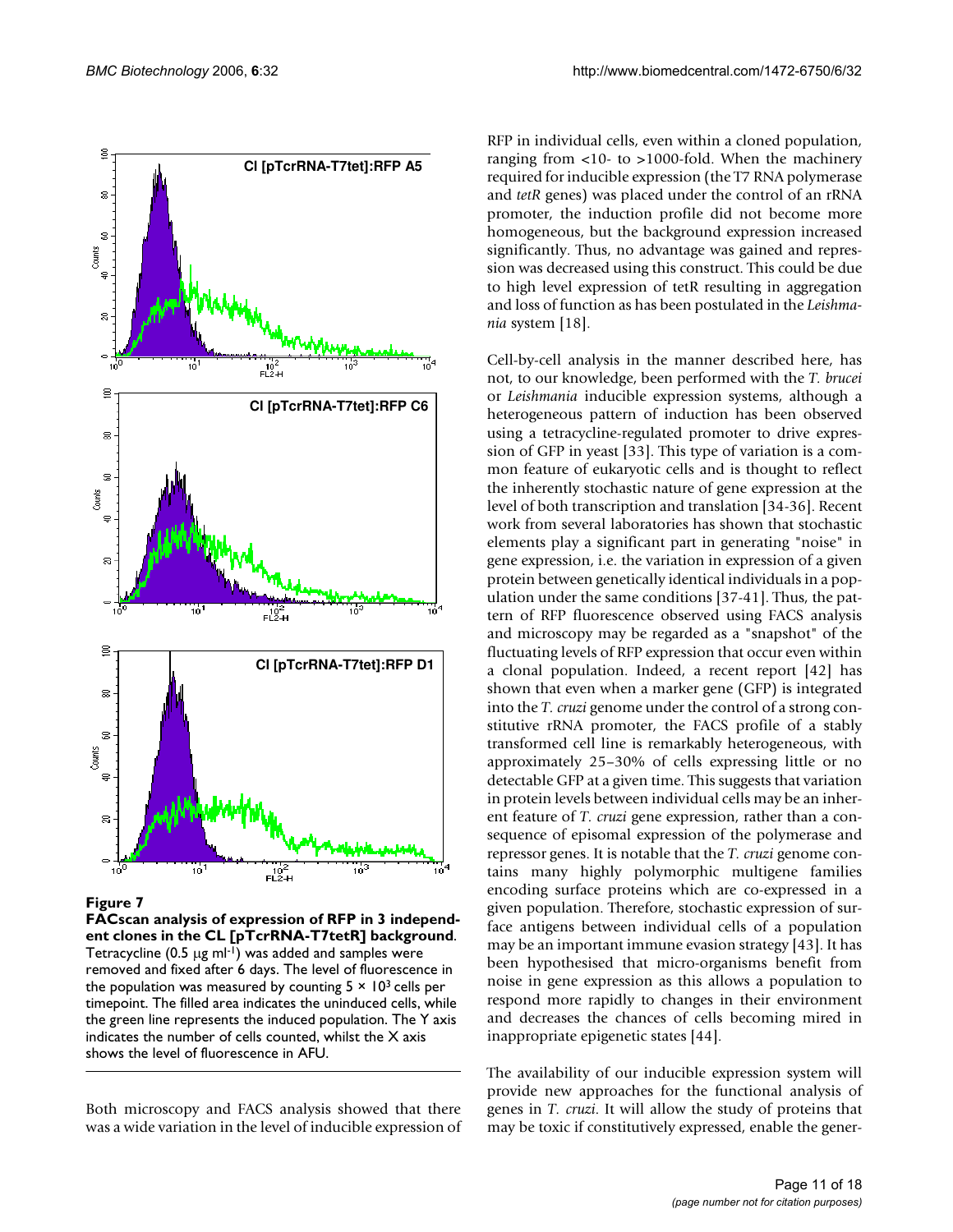| <b>Cell line</b>        | <b>Uninduced</b> | $0.25 \mu g$ ml <sup>-1</sup> tet | Ratio +tet/-tet |
|-------------------------|------------------|-----------------------------------|-----------------|
| CL-LAIN (pLEWI3)        | 338 (16)         | 9831 (411)                        | 29              |
| CL-LID4 (pLEW13)        | 3016 (36)        | 75792 (4195)                      | 25              |
| CL-LB5N(pLEW13)         | 393 (7)          | 7426 (281)                        | 19              |
| CL-L4BI (pLEW13)        | 303(5)           | 3196 (256)                        | П               |
| CL-L4D5(pLEW13)         | 848 (37)         | 18003(613)                        | 21              |
| CL-LIB6 (pTcrRNA-T7Tet) | 83249 (2920)     | 412729 (33287)                    |                 |
| CL-LIC4 (pTcrRNA-T7Tet) | 76625 (4521)     | 709201 (12746)                    | 9               |
| CL-L2A4 (pTcrRNA-T7Tet) | 91785 (4306)     | 425708 (15432)                    |                 |
| CL-L2D4 (pTcrRNA-T7Tet) | 92374 (7511)     | 769333 (44171)                    | 8               |
| CL-LIA6 (pTcrRNA-T7Tet) | 86922 (2736)     | 316358 (16381)                    |                 |

**Table 3: Inducible luciferase activity in independent clones transformed with pTcINDEX-Luc in pLEW13 or pTcrRNA-T7Tet background.**

Each clone was induced with 0.25 μg ml<sup>-1</sup> tetracycline. After 48 hours, extracts were tested for luciferase activity (Methods). Each extract was assayed in triplicate. Controls were identical cultures maintained in the absence of tetracycline. The activity is represented as mean relative light units per 5 × 10<sup>4</sup> epimastigotes. Figures in parentheses represent standard error of the mean.

ation of conditional knockouts of essential genes and facilitate functional knockouts by means of overexpression of dominant-negative protein mutants. The level of overexpression achieved with SOD A (Fig. 8) suggests that a dominant-negative approach will be feasible, since in such a system the mutated protein must be expressed at significantly higher levels than the endogenous enzyme.

Modulation of expression levels by changing the concentration of tetracycline could also be important for conditional knockout experiments. This will enable the transfected gene to be expressed at a similar level to the endogenous copy, thereby preventing unforeseen phenotypic consequences due to overexpression. An advantage of using tetracycline as the inducer is that the expression system can be applied to the study of enzyme function throughout the life-cycle. For example, it should be possible to investigate the development of transformed parasites within tissue-culture cells using the tetracycline analogue doxycycline, which has been used to regulate murine gene expression in transgenic (Tet-On) mice [45]. The combination of episomally expressed T7 RNA polymerase and tetR with an inducible vector which can integrate into the rRNA locus in both group I and group II parasites also means that this system is transferable to any strain of *T. cruzi*. pTcINDEX and pTcINDEX-C-myc are freely available to members of the trypanosomatid research community.

# **Conclusion**

We have designed and tested a user-friendly tetracyclineregulatable expression vector, pTcINDEX, for the protozoan parasite *T. cruzi*. This vector has been used to generate cell lines bearing inducible copies of luciferase, RFP and SOD A. The levels of repression and induction achieved lead us to believe that this vector will be useful for creating both conditional knockouts and dominantnegative mutants of *T. cruzi*, an organism for which RNAi based approaches are not applicable.

# **Methods**

# *Parasite maintenance and genetic manipulation*

Epimastigotes of *T. cruzi* CL-Brener were maintained at 27°C in RPMI-1640 medium as described previously [46], except that we used 5% tetracycline-free fetal calf serum (Autogen Bioclear). Parasites were transformed by electroporation using a Bio-Rad Gene Pulser II, placed into fresh medium and incubated for 48 hours to allow expression of the drug-selectable marker. The appropriate drug was then added (G418 at 100–200  $\mu$ g ml<sup>-1</sup> or hygromycin at 100  $\mu$ g ml<sup>-1</sup>) and the cells incubated for a further four to six weeks to allow selection of transformants. For direct cloning, parasites were resuspended in 24 ml of fresh medium directly after electroporation. 1 ml was then transferred to each well of a 24-well plate and the cells allowed to grow for 48 hours prior to addition of the selective drug. Typically, between 2 and 5 clones were generated per 24-well plate.

# *Plasmid construction*

The inducible expression vector pTcINDEX (Fig. 2) was based on the *T. brucei* RNAi vector pZJM [8](a gift from Paul Englund). First, the inverted promoter fragment of pZJM, which contains bi-directional T7 promoters, was isolated by digestion with *Kpn* I and *Bam* HI. This fragment was then subcloned into pGEM3zf+ (Promega) to produce vector pGEMT7Tet2. In parallel, a *hyg* gene flanked by the processing signals from the *T. cruzi* glycosomal glyceraldehdye-3-phosphate dehydrogenase gene[21,46] was inserted into the *Eco* RV site of pBluescript KS(-). A constitutive T7 promoter was then inserted upstream of the *hyg* gene after generation of the appropriate fragment by PCR. This 2.4 kb cassette was isolated following *Kpn* I and *Sac* I digestion and sub-cloned into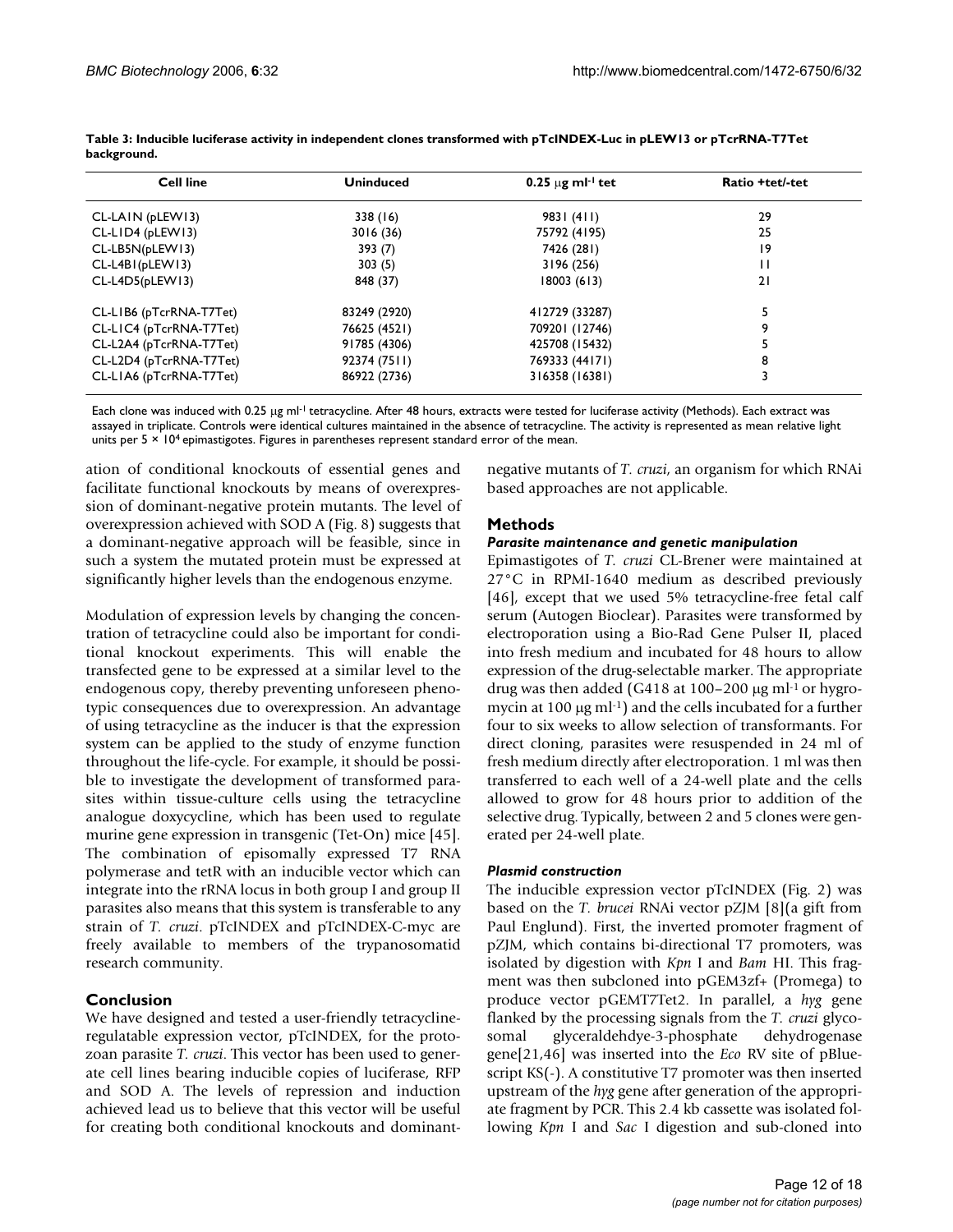

**Inducible expression of TcSOD A**. Two clones containing pTcINDEX-SOD A9E10 on a CL-Brener [pLEW13] background were induced with 0.25 µg ml<sup>-1</sup> tetracycline for five days. Replicate cultures were grown in the absence of tetracycline. Protein extracts were made and analysed by SDS-PAGE, western blotting and enzyme assay. A) Western blot of a gel stained with the mouse monoclonal 9E10. A single band of approximately 25 kDa was recognised by the antibody. B) Coomassie stained SDS-PAGE gel showing lysates from control and induced populations of clones A1 and A2. Note the intense band appearing in the induced lanes, at the position of the band recognised by the antibody in A. C) Relative SOD activities of the trypanosome lysates as measured using the SOD 525 assay system. Each assay was performed in triplicate. Clone A1 showed a 14:1 ratio of SOD activity between induced and uninduced cells, while clone A2 showed an 18:1 ratio.

pGEMT7Tet2, upstream of the fragment derived from pZJM, to create pGEMhygT7-3. Since the pGEM backbone contains an additional unwanted T7 promoter, the whole insert fragment was liberated by *Bam* HI/*Sac* I digestion and inserted into pUC19∆H (pUC19 with the *Hin*d III site deleted by end-filling).

The ribosomal RNA non-transcribed spacer and promoter region were amplified from genomic DNA of *T. cruzi* in two pieces of 1.8 kb and 0.3 kb to allow the introduction of a unique *Spe* I site for vector linearization prior to transfection. These pieces were generated using the primer pairs:

5'-TTTACTAGTAGCTCGGTGCACCCTG, 5'-GGGGAGCT-CACACAAATGGACGGTTA and, 5'-GGGGAGCTCATTT-GTGTCTAGTACATC, 5'- GGGACTAGTCTGAGGCATGCATGGCTA.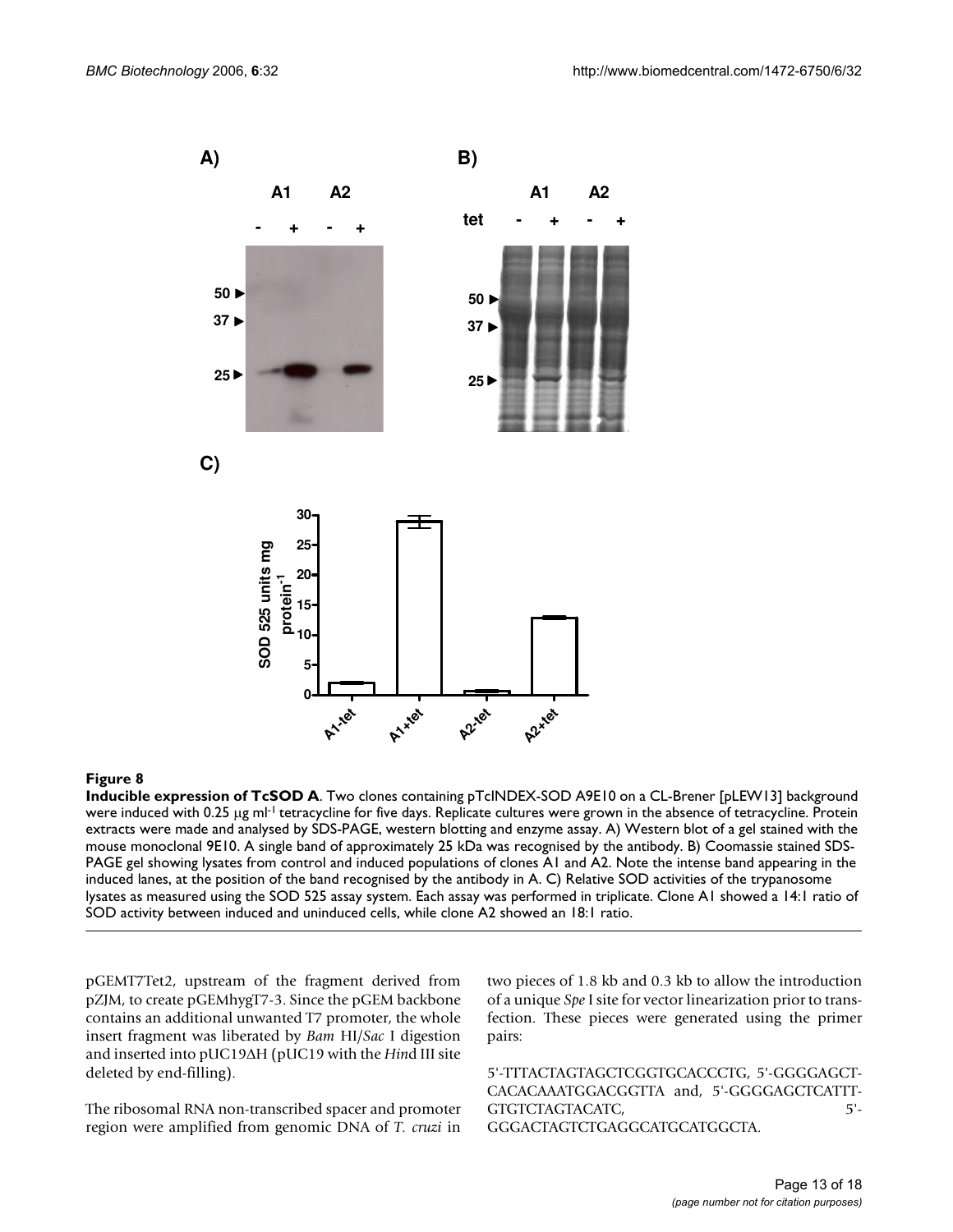

**Immunofluorescence localisation of epitope tagged TcSOD A**. Cells were induced as in Fig [8]. The parasites were fixed in paraformaldehyde and stained with mouse monoclonal anti-c-myc 9E10. Slides were examined on a Zeiss LSM 510 confocal microscope. The epitope tagged protein is shown as green fluorescence with the DNA stained red. Arrows indicate the strong staining of a structure adjacent to the kinetoplast (K). The nucleus is indicated (N). The white bar indicates 5 µm. The phase image is shown for comparison. Both images show cells in the process of dividing.

The fragments were ligated together then cloned into the *Sac* I site immediately downstream of the *hyg* cassette (as shown in Fig. 2) to produce plasmid pTcIRi. To construct the inducible expression vector, we modified pTcIRi by removing the antisense promoter and adding a polylinker and RNA processing signals. Briefly, pTcIRi was partially digested with *Sac* I and *Hin*d III. The *Sac* I/*Hin*d III fragment containing the *hyg* gene and the sense strand inducible promoter was cloned into pGEM3zf+ (Promega) to create pGEMTcI. The T7 transcriptional terminator from pTcIRi was amplified with primers 5'- TTTCTCGAGCGGCCGCCGGCATCGATACGCGT-GGATCCTCGCGAATCAGGTGCTAGCCCGCT and 5'-

TTTAAGCTTGATCCCCGGATATAGTT. This fragment, which also incorporated a multiple cloning site (underlined, Fig. 2A), was inserted into *Xho* I/*Hin*d III digested pGEMTcI.

The splice acceptor site from the ribosomal protein P2β locus was amplified from pTREX-n [25] (a gift from Mariano Levin), using primers which added an *Xho* I site to the 5' end and a *Not* I site to the 3'end. This 212 bp fragment was cloned into the corresponding sites of the polylinker. The actin intergenic sequence [Acc. No. [U20234](http://www.ncbi.nih.gov/entrez/query.fcgi?db=Nucleotide&cmd=search&term=U20234)], which contains a putative polyadenylation signal, was amplified from genomic DNA of *T. cruzi* using primers: 5'-CCCG-GATCGTCGCGAGGCAGGCCCAAGCA and 5'-CCCGA-TATCGTCAGACATCCTTAGAA. The resulting 424 bp fragment was then digested with *Bam* HI and *Eco* RV and cloned into the *Bam* HI and *Nru* I sites of the polylinker.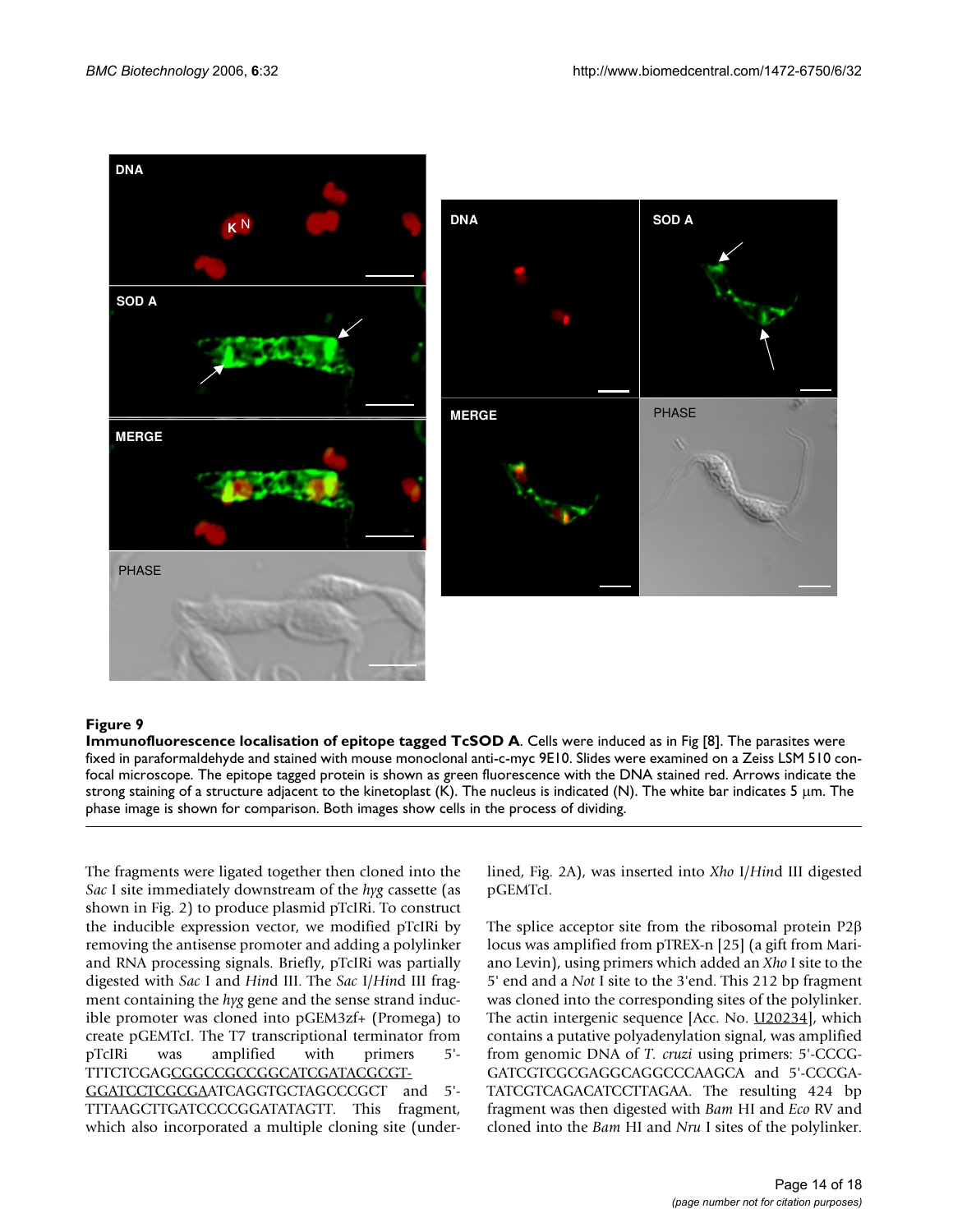The entire insert was again transferred to pUC19 via a partial *Sac* I/*Hin*d III digest to produce the final expression construct pTcINDEX (Fig. 2).

The luciferase coding sequence was obtained from pGEMluc (Promega). The plasmid was digested with *Sal* I and end-filled by the Klenow fragment. The gene was then excised by digestion with *Bam* HI. pTcINDEX was digested with *Bam* HI and *Nru* I and the luciferase gene was ligated into the vector to produce pTcINDEX-Luc. To obtain the gene encoding the red fluorescent protein (RFP), construct pTEX-Red [47] was first digested with *Bam* HI and *Bgl* II and re-ligated to delete awkward restriction sites. The modified plasmid was then cut with *Spe* I and the ends filled by Klenow treatment. The RFP gene was liberated by digesting the linear plasmid with *Cla* I and cloned into *Nae* I/*Cla* I sites of pTcINDEX to create pTcINDEX-RFP.

pLEW13 was modified to include a *T. cruzi* rRNA promoter to drive expression of the T7 RNA polymerase, *neo* and *tetR* genes. Briefly the *Sac* I fragment carrying the rRNA promoter and upstream spacer region was removed from pTcINDEX and subcloned into pUC19 to make pUC-TcrRNA. The T7 RNA polymerase, *neo* and *TetR* genes were removed from pLEW13 on a 5.9 kb fragment using *Eco*RV and *Stu* I. This fragment was then cloned into the unique *Spe* I site in the rRNA promoter fragment of pUC-TcrRNA, such that the transcription initiation point was upstream of the T7 polymerase gene. This derivative of pLEW13 was named pTcrRNA-T7Tet.

We created an epitope tagging vector by cloning the BPP1 myc fusion gene from pTEX-BPP1-9E10 into *Bam* HI/*Nru* I digested pTcINDEX [48]. This fusion gene contains a unique *Eco* RV site between the *BPP1* ORF and the c-myc tag such that any gene of interest can replace the *BPP1* coding sequence and be cloned in-frame with the tag (Fig. 2B). The epitope tag encodes the sequence EQKLISEEDL\*, where \* indicates a translational stop. This vector was named pTcINDEX-C-myc where the uppercase C denotes that the tag is fused to the carboxyl terminal of the protein of interest. To make an inducible tagged copy of TcSOD A, the gene (>Tc00.1047053509775.40 [49]) was amplified from genomic DNA of the CL-Brener strain using the following primers:

# SOD A F: gggggatccATGTTGAGACGTGCGGTGAA

# SOD A R: ggttgatatcTTTTATTGCCTGCGCAT

where underlining indicates restriction sites introduced for ease of cloning. The 699 bp product was digested with *Bam* HI and *Eco* RV and ligated into *Bam* HI/*Eco* RV digested pTcINDEX-C-myc, such that the *SOD* A ORF was in-frame with the carboxyl terminal epitope tag under the control of the inducible T7 promoter. The construct was confirmed by DNA sequencing.

# *Nucleic acid analysis*

DNA and RNA were prepared and purified using Qiagen kits as per manufacturer's instructions. RNA was quantified using a 2100 Bioanalyzer with RNA 6000 Nano Labchip (Agilent). Southern and northern blotting were carried out using standard protocols. Reverse transcriptase PCR (RT-PCR) was carried out using the Access RT-PCR kit (Promega) and primers:

Spliced Leader sense 5'-GGGGGATCCACAGTTTCTGTAC-TATATTG

T7 Polymerase antisense 5'-TCGTAAGACTCATGCTCAA

*Neo* antisense 5'-CCTCGTCCTGACAGTTCAT

*tetR* antisense 5'-TGCCTATCTAACATCTCA

The products were cloned into pGEM-T (Promega) and sequenced using a dye terminator cycle-sequencing kit (Applied Biosystems) and an ABI Prism 377 DNA sequencer. For CHEFE analysis parasite blocks were made as described [50]. The chromosomes were resolved on a CHEFmapper system (Bio-Rad) using the auto-algorithm and conditions as detailed in figure legends.

# *Induction of gene expression*

For induction experiments, epimastigotes were cultured in 25 cm3 flasks at 27°C and maintained in logarithmic growth phase  $(10^6 - 10^7 \text{ cells ml-1})$ . Control cells were grown in tetracycline-free medium, whilst the induced cells were cultured in medium supplemented with the stated concentration of tetracycline. We found that the doubling time of wild type parasites was unaffected by low concentrations of tetracycline, but was increased by 13% at 5  $\mu$ g ml<sup>-1</sup> and by 30% at 10  $\mu$ g ml<sup>-1</sup>. Inductions were carried out over variable time courses as stated in figure legends.

# *Luciferase assays*

Epimastigotes transformed with pTcINDEX-Luc were grown as described above. At each time point an aliquot was removed, pelleted and washed in PBS (137 mM NaCl, 4 mM Na<sub>2</sub>HPO<sub>4</sub>, 1.7 mM KH<sub>2</sub>PO<sub>4</sub>, 2.7 mM KCl). Cell pellets were frozen in liquid nitrogen and stored at -80°C. For the luciferase assay, the pellet was resuspended in 500 µl of cell culture lysis reagent (Promega). Lysates were vortexed for 15 seconds and the debris removed by centrifugation. Activity was measured using the luciferase assay system (Promega) and light emission measured on a βplate counter (Wallac). The linear detection limits of the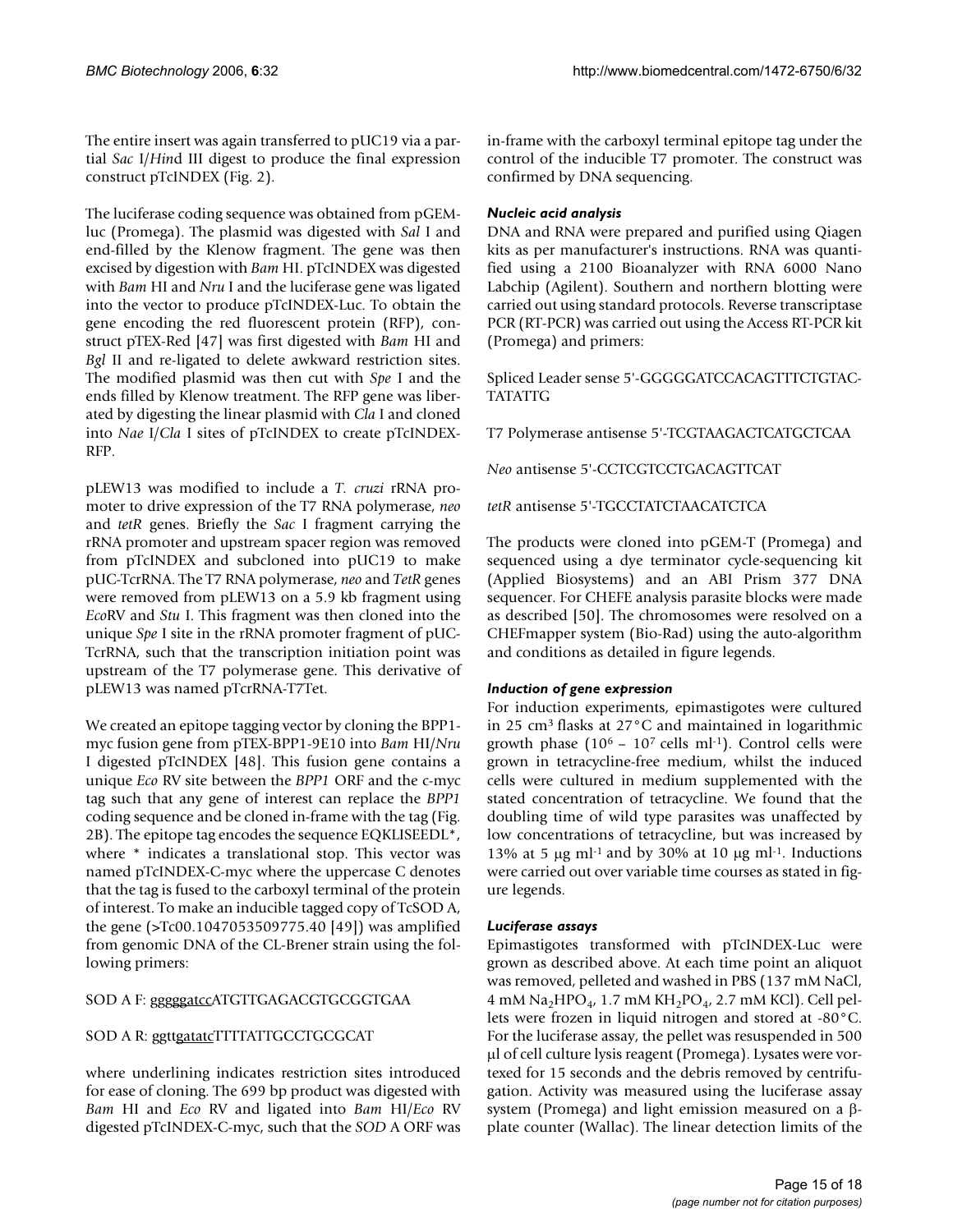counter were measured using serial dilutions of Quanti-Lum recombinant luciferase (Promega). Protein concentrations were determined by the BCA assay (Pierce) using equivalent amounts of cells lysed in PBS, as the lysis reagent is incompatible with the protein assay.

#### *Fluorescence microscopy and FACS analysis of RFP expression*

RFP expression was examined by confocal microscopy on a Zeiss LSM 510 Axioplan microscope. Transformed parasites were induced as described above. At each time point, an aliquot of cells (107) was removed, pelleted, washed in PBS and then fixed for 30 minutes in 4% paraformaldehyde/PBS. Cells were then washed and resuspended in 5 ml PBS. 20 µl of the suspension was dotted onto a single well of a 12-well slide. DNA was stained by adding 50 nM TOTO-3 (Molecular Probes) in 10 mg ml-1 RNAse A/0.1% saponin/PBS to each well, incubating at room temperature for 20 minutes, then washing twice in PBS. Slides were mounted in 1:1 PBS/glycerol. For FACS analysis, cells were fixed as above and finally resuspended at 107 parasites ml<sup>-1</sup>.  $5 \times 10^3 - 10^4$  cells per time point were counted on a FacScan or FacsCalibur (Becton Dickinson). Data were analysed using Cellquest™ software (BD Sciences).

#### *Protein extraction and analysis*

For western blot and SOD activity assays, cells were pelleted, and washed once in PBS. The cells were pelleted again and resuspended in lysis buffer (PBS supplemented with proteinase inhibitors, Roche). The cell suspension was freeze-thawed three times in liquid nitrogen then sonicated. Membrane debris was removed by centrifugation (10,000 g for 10 mins). The supernatant was removed to a sterile tube and stored at -80°C. SDS-PAGE and western blotting were carried out as per standard protocols. The western blots were probed with mouse monoclonal c-Myc (9E10) (cat no. *sc-40*, Santa Cruz Biotechnology Inc.) diluted 1:2000. For SOD activity assays the Bioxytech™ SOD 525 (Oxis Research) kit was used as per manufacturer's instructions.

# *Immunofluorescence*

To check the localisation of the tagged SOD A, epimastigotes were fixed in 4% paraformaldehyde and dried onto slides. The slides were stained with mouse monoclonal c-Myc (9E10) (diluted 1:200) and then Alexafluor 488 conjugated goat anti-mouse (diluted 1:400 Molecular Probes). DNA was stained with DAPI. Slides were examined on a Zeiss LSM 510 confocal laser scanning microscope.

# **Authors' contributions**

MCT designed the vectors and all derivatives thereof except where stated, and carried out all practical work involved in this study. JMK participated in the conception and design of the study and helped to draft the manuscript. Both authors read and approved the final manuscript.

# **Acknowledgements**

We would like to thank George Cross, Paul Englund and Mariano Levin for the kind gifts of plasmids pLEW13, pZJM and pTREX-n respectively. We would also like to acknowledge the assistance of Nick Dorrell, Sara Prickett and Chandrabala Shah in using the Agilent 2100 bioanalyzer, FacScan and FacsCalibur respectively. Shane Wilkinson provided invaluable assistance with the SOD assays. This work was funded by the Wellcome Trust.

#### **References**

- 1. El-Sayed NM, Myler PJ, Bartholomeu DC, Nilsson D, Aggarwal G, Tran AN, Ghedin E, Worthey EA, Delcher AL, Blandin G, Westenberger SJ, Caler E, Cerqueira GC, Branche C, Haas B, Anupama A, Arner E, Aslund L, Attipoe P, Bontempi E, Bringaud F, Burton P, Cadag E, Campbell DA, Carrington M, Crabtree J, Darban H, da Silveira JF, de Jong P, Edwards K, Englund PT, Fazelina G, Feldblyum T, Ferella M, Frasch AC, Gull K, Horn D, Hou L, Huang Y, Kindlund E, Klingbeil M, Kluge S, Koo H, Lacerda D, Levin MJ, Lorenzi H, Louie T, Machado CR, McCulloch R, McKenna A, Mizuno Y, Mottram JC, Nelson S, Ochaya S, Osoegawa K, Pai G, Parsons M, Pentony M, Pettersson U, Pop M, Ramirez JL, Rinta J, Robertson L, Salzberg SL, Sanchez DO, Seyler A, Sharma R, Shetty J, Simpson AJ, Sisk E, Tammi MT, Tarleton R, Teixeira S, Van Aken S, Vogt C, Ward PN, Wickstead B, Wortman J, White O, Fraser CM, Stuart KD, Andersson B: **[The](http://www.ncbi.nlm.nih.gov/entrez/query.fcgi?cmd=Retrieve&db=PubMed&dopt=Abstract&list_uids=16020725) [genome sequence of Trypanosoma cruzi, etiologic agent of](http://www.ncbi.nlm.nih.gov/entrez/query.fcgi?cmd=Retrieve&db=PubMed&dopt=Abstract&list_uids=16020725) [Chagas disease.](http://www.ncbi.nlm.nih.gov/entrez/query.fcgi?cmd=Retrieve&db=PubMed&dopt=Abstract&list_uids=16020725)** *Science* 2005, **309:**409-415.
- 2. Berriman M, Ghedin E, Hertz-Fowler C, Blandin G, Renauld H, Bartholomeu DC, Lennard NJ, Caler E, Hamlin NE, Haas B, Bohme U, Hannick L, Aslett MA, Shallom J, Marcello L, Hou L, Wickstead B, Alsmark UC, Arrowsmith C, Atkin RJ, Barron AJ, Bringaud F, Brooks K, Carrington M, Cherevach I, Chillingworth TJ, Churcher C, Clark LN, Corton CH, Cronin A, Davies RM, Doggett J, Djikeng A, Feldblyum T, Field MC, Fraser A, Goodhead I, Hance Z, Harper D, Harris BR, Hauser H, Hostetler J, Ivens A, Jagels K, Johnson D, Johnson J, Jones K, Kerhornou AX, Koo H, Larke N, Landfear S, Larkin C, Leech V, Line A, Lord A, Macleod A, Mooney PJ, Moule S, Martin DM, Morgan GW, Mungall K, Norbertczak H, Ormond D, Pai G, Peacock CS, Peterson J, Quail MA, Rabbinowitsch E, Rajandream MA, Reitter C, Salzberg SL, Sanders M, Schobel S, Sharp S, Simmonds M, Simpson AJ, Tallon L, Turner CM, Tait A, Tivey AR, Van Aken S, Walker D, Wanless D, Wang S, White B, White O, Whitehead S, Woodward J, Wortman J, Adams MD, Embley TM, Gull K, Ullu E, Barry JD, Fairlamb AH, Opperdoes F, Barrell BG, Donelson JE, Hall N, Fraser CM, Melville SE, El-Sayed NM: **[The genome of the African trypano](http://www.ncbi.nlm.nih.gov/entrez/query.fcgi?cmd=Retrieve&db=PubMed&dopt=Abstract&list_uids=16020726)[some Trypanosoma brucei.](http://www.ncbi.nlm.nih.gov/entrez/query.fcgi?cmd=Retrieve&db=PubMed&dopt=Abstract&list_uids=16020726)** *Science* 2005, **309:**416-422.
- 3. Ivens AC, Peacock CS, Worthey EA, Murphy L, Aggarwal G, Berriman M, Sisk E, Rajandream MA, Adlem E, Aert R, Anupama A, Apostolou Z, Attipoe P, Bason N, Bauser C, Beck A, Beverley SM, Bianchettin G, Borzym K, Bothe G, Bruschi CV, Collins M, Cadag E, Ciarloni L, Clayton C, Coulson RM, Cronin A, Cruz AK, Davies RM, De Gaudenzi J, Dobson DE, Duesterhoeft A, Fazelina G, Fosker N, Frasch AC, Fraser A, Fuchs M, Gabel C, Goble A, Goffeau A, Harris D, Hertz-Fowler C, Hilbert H, Horn D, Huang Y, Klages S, Knights A, Kube M, Larke N, Litvin L, Lord A, Louie T, Marra M, Masuy D, Matthews K, Michaeli S, Mottram JC, Muller-Auer S, Munden H, Nelson S, Norbertczak H, Oliver K, O'Neil S, Pentony M, Pohl TM, Price C, Purnelle B, Quail MA, Rabbinowitsch E, Reinhardt R, Rieger M, Rinta J, Robben J, Robertson L, Ruiz JC, Rutter S, Saunders D, Schafer M, Schein J, Schwartz DC, Seeger K, Seyler A, Sharp S, Shin H, Sivam D, Squares R, Squares S, Tosato V, Vogt C, Volckaert G, Wambutt R, Warren T, Wedler H, Woodward J, Zhou S, Zimmermann W, Smith DF, Blackwell JM, Stu-art KD, Barrell B, Myler P|: [The genome of the kinetoplastid par](http://www.ncbi.nlm.nih.gov/entrez/query.fcgi?cmd=Retrieve&db=PubMed&dopt=Abstract&list_uids=16020728)**[asite, Leishmania major.](http://www.ncbi.nlm.nih.gov/entrez/query.fcgi?cmd=Retrieve&db=PubMed&dopt=Abstract&list_uids=16020728)** *Science* 2005, **309:**436-442.
- 4. Wirtz E, Clayton C: **[Inducible gene expression in trypanosomes](http://www.ncbi.nlm.nih.gov/entrez/query.fcgi?cmd=Retrieve&db=PubMed&dopt=Abstract&list_uids=7761835)** [mediated by a prokaryotic repressor.](http://www.ncbi.nlm.nih.gov/entrez/query.fcgi?cmd=Retrieve&db=PubMed&dopt=Abstract&list_uids=7761835) **268:**1179-1183.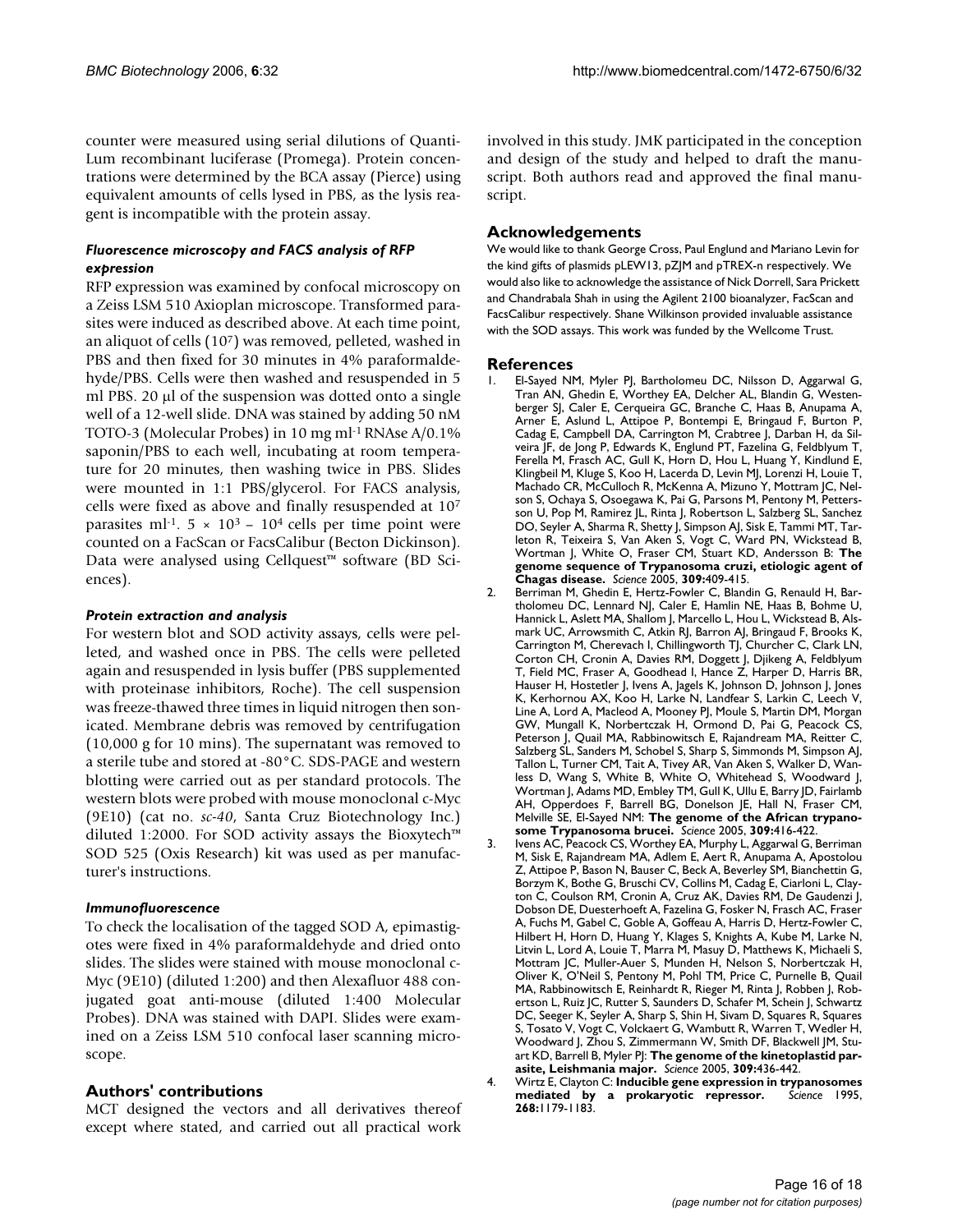- 5. Wirtz E, Hartmann C, Clayton C: **[Gene expression mediated by](http://www.ncbi.nlm.nih.gov/entrez/query.fcgi?cmd=Retrieve&db=PubMed&dopt=Abstract&list_uids=7937108) [bacteriophage T3 and T7 RNA polymerases in transgenic](http://www.ncbi.nlm.nih.gov/entrez/query.fcgi?cmd=Retrieve&db=PubMed&dopt=Abstract&list_uids=7937108) [trypanosomes.](http://www.ncbi.nlm.nih.gov/entrez/query.fcgi?cmd=Retrieve&db=PubMed&dopt=Abstract&list_uids=7937108)** *Nucleic Acids Res* 1994, **22:**3887-3894.
- 6. Wirtz E, Hoek M, Cross GA: **[Regulated processive transcription](http://www.ncbi.nlm.nih.gov/entrez/query.fcgi?cmd=Retrieve&db=PubMed&dopt=Abstract&list_uids=9753730) [of chromatin by T7 RNA polymerase in Trypanosoma bru](http://www.ncbi.nlm.nih.gov/entrez/query.fcgi?cmd=Retrieve&db=PubMed&dopt=Abstract&list_uids=9753730)[cei.](http://www.ncbi.nlm.nih.gov/entrez/query.fcgi?cmd=Retrieve&db=PubMed&dopt=Abstract&list_uids=9753730)** *Nucleic Acids Res* 1998, **26:**4626-4634.
- 7. Wirtz E, Leal S, Ochatt C, Cross GA: **[A tightly regulated induci](http://www.ncbi.nlm.nih.gov/entrez/query.fcgi?cmd=Retrieve&db=PubMed&dopt=Abstract&list_uids=10215027)[ble expression system for conditional gene knock-outs and](http://www.ncbi.nlm.nih.gov/entrez/query.fcgi?cmd=Retrieve&db=PubMed&dopt=Abstract&list_uids=10215027) [dominant-negative genetics in Trypanosoma brucei.](http://www.ncbi.nlm.nih.gov/entrez/query.fcgi?cmd=Retrieve&db=PubMed&dopt=Abstract&list_uids=10215027)** *Mol Biochem Parasitol* 1999, **99:**89-101.
- 8. Wang Z, Morris JC, Drew ME, Englund PT: **[Inhibition of Trypano](http://www.ncbi.nlm.nih.gov/entrez/query.fcgi?cmd=Retrieve&db=PubMed&dopt=Abstract&list_uids=11013266)[soma brucei gene expression by RNA interference using an](http://www.ncbi.nlm.nih.gov/entrez/query.fcgi?cmd=Retrieve&db=PubMed&dopt=Abstract&list_uids=11013266) [integratable vector with opposing T7 promoters.](http://www.ncbi.nlm.nih.gov/entrez/query.fcgi?cmd=Retrieve&db=PubMed&dopt=Abstract&list_uids=11013266)** *J Biol Chem* 2000, **275:**40174-40179.
- 9. LaCount DJ, Bruse S, Hill KL, Donelson JE: **[Double-stranded RNA](http://www.ncbi.nlm.nih.gov/entrez/query.fcgi?cmd=Retrieve&db=PubMed&dopt=Abstract&list_uids=11087917) [interference in Trypanosoma brucei using head-to-head pro](http://www.ncbi.nlm.nih.gov/entrez/query.fcgi?cmd=Retrieve&db=PubMed&dopt=Abstract&list_uids=11087917)[moters.](http://www.ncbi.nlm.nih.gov/entrez/query.fcgi?cmd=Retrieve&db=PubMed&dopt=Abstract&list_uids=11087917)** *Mol Biochem Parasitol* 2000, **111:**67-76.
- 10. Ulbert S, Cross M, Boorstein RJ, Teebor GW, Borst P: **[Expression](http://www.ncbi.nlm.nih.gov/entrez/query.fcgi?cmd=Retrieve&db=PubMed&dopt=Abstract&list_uids=12235375) of the human DNA glycosylase hSMUG1 in Trypanosoma [brucei causes DNA damage and interferes with J biosynthe](http://www.ncbi.nlm.nih.gov/entrez/query.fcgi?cmd=Retrieve&db=PubMed&dopt=Abstract&list_uids=12235375)[sis.](http://www.ncbi.nlm.nih.gov/entrez/query.fcgi?cmd=Retrieve&db=PubMed&dopt=Abstract&list_uids=12235375)** *Nucleic Acids Res* 2002, **30:**3919-3926.
- 11. Krieger S, Schwarz W, Ariyanayagam MR, Fairlamb AH, Krauth-Siegel RL, Clayton C: **[Trypanosomes lacking trypanothione reduct](http://www.ncbi.nlm.nih.gov/entrez/query.fcgi?cmd=Retrieve&db=PubMed&dopt=Abstract&list_uids=10672177)[ase are avirulent and show increased sensitivity to oxidative](http://www.ncbi.nlm.nih.gov/entrez/query.fcgi?cmd=Retrieve&db=PubMed&dopt=Abstract&list_uids=10672177) [stress.](http://www.ncbi.nlm.nih.gov/entrez/query.fcgi?cmd=Retrieve&db=PubMed&dopt=Abstract&list_uids=10672177)** *Mol Microbiol* 2000, **35:**542-552.
- 12. Drozdz M, Palazzo SS, Salavati R, O'Rear J, Clayton C, Stuart K: **[TbMP81 is required for RNA editing in Trypanosoma brucei.](http://www.ncbi.nlm.nih.gov/entrez/query.fcgi?cmd=Retrieve&db=PubMed&dopt=Abstract&list_uids=11927563)** *Embo J* 2002, **21:**1791-1799.
- 13. El-Sayed NM, Myler PJ, Blandin G, Berriman M, Crabtree J, Aggarwal G, Caler E, Renauld H, Worthey EA, Hertz-Fowler C, Ghedin E, Peacock C, Bartholomeu DC, Haas BJ, Tran AN, Wortman JR, Alsmark UC, Angiuoli S, Anupama A, Badger J, Bringaud F, Cadag E, Carlton JM, Cerqueira GC, Creasy T, Delcher AL, Djikeng A, Embley TM, Hauser C, Ivens AC, Kummerfeld SK, Pereira-Leal JB, Nilsson D, Peterson J, Salzberg SL, Shallom J, Silva JC, Sundaram J, Westenberger S, White O, Melville SE, Donelson JE, Andersson B, Stuart KD, Hall N: **[Comparative genomics of trypanosomatid parasitic pro](http://www.ncbi.nlm.nih.gov/entrez/query.fcgi?cmd=Retrieve&db=PubMed&dopt=Abstract&list_uids=16020724)[tozoa.](http://www.ncbi.nlm.nih.gov/entrez/query.fcgi?cmd=Retrieve&db=PubMed&dopt=Abstract&list_uids=16020724)** *Science* 2005, **309:**404-409.
- 14. Ullu E, Tschudi C, Chakraborty T: **[RNA interference in proto](http://www.ncbi.nlm.nih.gov/entrez/query.fcgi?cmd=Retrieve&db=PubMed&dopt=Abstract&list_uids=15104593)[zoan parasites.](http://www.ncbi.nlm.nih.gov/entrez/query.fcgi?cmd=Retrieve&db=PubMed&dopt=Abstract&list_uids=15104593)** *Cell Microbiol* 2004, **6:**509-519.
- 15. DaRocha WD, Otsu K, Teixeira SM, Donelson JE: **[Tests of cyto](http://www.ncbi.nlm.nih.gov/entrez/query.fcgi?cmd=Retrieve&db=PubMed&dopt=Abstract&list_uids=14698430)plasmic RNA interference (RNAi) and construction of a tet[racycline-inducible T7 promoter system in Trypanosoma](http://www.ncbi.nlm.nih.gov/entrez/query.fcgi?cmd=Retrieve&db=PubMed&dopt=Abstract&list_uids=14698430) [cruzi.](http://www.ncbi.nlm.nih.gov/entrez/query.fcgi?cmd=Retrieve&db=PubMed&dopt=Abstract&list_uids=14698430)** *Mol Biochem Parasitol* 2004, **133:**175-186.
- 16. Laufer G, Schaaf G, Bollgonn S, Gunzl A: **[In vitro analysis of alpha](http://www.ncbi.nlm.nih.gov/entrez/query.fcgi?cmd=Retrieve&db=PubMed&dopt=Abstract&list_uids=10409736)amanitin-resistant transcription from the rRNA, procyclic [acidic repetitive protein, and variant surface glycoprotein](http://www.ncbi.nlm.nih.gov/entrez/query.fcgi?cmd=Retrieve&db=PubMed&dopt=Abstract&list_uids=10409736) [gene promoters in Trypanosoma brucei.](http://www.ncbi.nlm.nih.gov/entrez/query.fcgi?cmd=Retrieve&db=PubMed&dopt=Abstract&list_uids=10409736)** *Mol Cell Biol* 1999, **19:**5466-5473.
- 17. Lee MG, Van der Ploeg LH: **[Transcription of protein-coding](http://www.ncbi.nlm.nih.gov/entrez/query.fcgi?cmd=Retrieve&db=PubMed&dopt=Abstract&list_uids=9343357) [genes in trypanosomes by RNA polymerase I.](http://www.ncbi.nlm.nih.gov/entrez/query.fcgi?cmd=Retrieve&db=PubMed&dopt=Abstract&list_uids=9343357)** *Annu Rev Microbiol* 1997, **51:**463-489.
- 18. Yan S, Myler PJ, Stuart K: **[Tetracycline regulated gene expres](http://www.ncbi.nlm.nih.gov/entrez/query.fcgi?cmd=Retrieve&db=PubMed&dopt=Abstract&list_uids=11166387)[sion in Leishmania donovani.](http://www.ncbi.nlm.nih.gov/entrez/query.fcgi?cmd=Retrieve&db=PubMed&dopt=Abstract&list_uids=11166387)** *Mol Biochem Parasitol* 2001, **112:**61-69.
- Wen LM, Xu P, Benegal G, Carvaho MR, Butler DR, Buck GA: **[Trypanosoma cruzi: exogenously regulated gene expression.](http://www.ncbi.nlm.nih.gov/entrez/query.fcgi?cmd=Retrieve&db=PubMed&dopt=Abstract&list_uids=11384163)** *Exp Parasitol* 2001, **97:**196-204.
- 20. Dhir V, Allen CL, Field MC: **[Perturbation of local endogenous](http://www.ncbi.nlm.nih.gov/entrez/query.fcgi?cmd=Retrieve&db=PubMed&dopt=Abstract&list_uids=15713453) [expression by insertion of Pol I expression constructs into](http://www.ncbi.nlm.nih.gov/entrez/query.fcgi?cmd=Retrieve&db=PubMed&dopt=Abstract&list_uids=15713453) [the genome of Trypanosoma brucei.](http://www.ncbi.nlm.nih.gov/entrez/query.fcgi?cmd=Retrieve&db=PubMed&dopt=Abstract&list_uids=15713453)** *Exp Parasitol* 2005, **109:**198-200.
- 21. Kelly JM, Ward HM, Miles MA, Kendall G: **[A shuttle vector which](http://www.ncbi.nlm.nih.gov/entrez/query.fcgi?cmd=Retrieve&db=PubMed&dopt=Abstract&list_uids=1324472)** facilitates the expression of transfected genes in Trypano-<br>soma cruzi and Leishmania. Nucleic Acids Res 1992, [soma cruzi and Leishmania.](http://www.ncbi.nlm.nih.gov/entrez/query.fcgi?cmd=Retrieve&db=PubMed&dopt=Abstract&list_uids=1324472) **20:**3963-3969.
- 22. Murphy WJ, Watkins KP, Agabian N: **[Identification of a novel Y](http://www.ncbi.nlm.nih.gov/entrez/query.fcgi?cmd=Retrieve&db=PubMed&dopt=Abstract&list_uids=3779835) [branch structure as an intermediate in trypanosome mRNA](http://www.ncbi.nlm.nih.gov/entrez/query.fcgi?cmd=Retrieve&db=PubMed&dopt=Abstract&list_uids=3779835) [processing: evidence for trans splicing.](http://www.ncbi.nlm.nih.gov/entrez/query.fcgi?cmd=Retrieve&db=PubMed&dopt=Abstract&list_uids=3779835)** *Cell* 1986, **47:**517-525.
- 23. Rudenko G, Le Blancq S, Smith J, Lee MG, Rattray A, Van der Ploeg LH: **[Procyclic acidic repetitive protein \(PARP\) genes located](http://www.ncbi.nlm.nih.gov/entrez/query.fcgi?cmd=Retrieve&db=PubMed&dopt=Abstract&list_uids=1694012) in an unusually small alpha-amanitin-resistant transcription [unit: PARP promoter activity assayed by transient DNA](http://www.ncbi.nlm.nih.gov/entrez/query.fcgi?cmd=Retrieve&db=PubMed&dopt=Abstract&list_uids=1694012) [transfection of Trypanosoma brucei.](http://www.ncbi.nlm.nih.gov/entrez/query.fcgi?cmd=Retrieve&db=PubMed&dopt=Abstract&list_uids=1694012)** *Mol Cell Biol* 1990, **10:**3492-3504.
- 24. Martinez-Calvillo S, Hernandez R: **[Trypanosoma cruzi ribosomal](http://www.ncbi.nlm.nih.gov/entrez/query.fcgi?cmd=Retrieve&db=PubMed&dopt=Abstract&list_uids=8194758) [DNA: mapping of a putative distal promoter.](http://www.ncbi.nlm.nih.gov/entrez/query.fcgi?cmd=Retrieve&db=PubMed&dopt=Abstract&list_uids=8194758)** *Gene* 1994, **142:**243-247.
- 25. Vazquez MP, Levin MJ: **[Functional analysis of the intergenic](http://www.ncbi.nlm.nih.gov/entrez/query.fcgi?cmd=Retrieve&db=PubMed&dopt=Abstract&list_uids=10548722) [regions of TcP2beta gene loci allowed the construction of an](http://www.ncbi.nlm.nih.gov/entrez/query.fcgi?cmd=Retrieve&db=PubMed&dopt=Abstract&list_uids=10548722) [improved Trypanosoma cruzi expression vector.](http://www.ncbi.nlm.nih.gov/entrez/query.fcgi?cmd=Retrieve&db=PubMed&dopt=Abstract&list_uids=10548722)** *Gene* 1999, **239:**217-225.
- 26. Alsford S, Kawahara T, Glover L, Horn D: **[Tagging a T. brucei](http://www.ncbi.nlm.nih.gov/entrez/query.fcgi?cmd=Retrieve&db=PubMed&dopt=Abstract&list_uids=16182389) [RRNA locus improves stable transfection efficiency and cir](http://www.ncbi.nlm.nih.gov/entrez/query.fcgi?cmd=Retrieve&db=PubMed&dopt=Abstract&list_uids=16182389)[cumvents inducible expression position effects.](http://www.ncbi.nlm.nih.gov/entrez/query.fcgi?cmd=Retrieve&db=PubMed&dopt=Abstract&list_uids=16182389)** *Mol Biochem Parasitol* 2005, **144:**142-148.
- 27. Wilkinson SR, Prathalingam SR, Taylor MC, Ahmed A, Horn D, Kelly JM: **[Functional characterisation of the iron superoxide dis](http://www.ncbi.nlm.nih.gov/entrez/query.fcgi?cmd=Retrieve&db=PubMed&dopt=Abstract&list_uids=16413403)[mutase gene repertoire in Trypanosoma brucei.](http://www.ncbi.nlm.nih.gov/entrez/query.fcgi?cmd=Retrieve&db=PubMed&dopt=Abstract&list_uids=16413403)** *Free Radic Biol Med* 2006, **40:**198-209.
- 28. Dufernez F, Yernaux C, Gerbod D, Noel C, Chauvenet M, Wintjens R, Edgcomb VP, Capron M, Opperdoes FR, Viscogliosi E: **[The pres](http://www.ncbi.nlm.nih.gov/entrez/query.fcgi?cmd=Retrieve&db=PubMed&dopt=Abstract&list_uids=16413404)ence of four iron-containing superoxide dismutase isozymes [in Trypanosomatidae: Characterization, subcellular localiza](http://www.ncbi.nlm.nih.gov/entrez/query.fcgi?cmd=Retrieve&db=PubMed&dopt=Abstract&list_uids=16413404)[tion, and phylogenetic origin in Trypanosoma brucei.](http://www.ncbi.nlm.nih.gov/entrez/query.fcgi?cmd=Retrieve&db=PubMed&dopt=Abstract&list_uids=16413404)** *Free Radic Biol Med* 2006, **40:**210-225.
- Papadopoulou B, Roy G, Ouellette M: [Autonomous replication of](http://www.ncbi.nlm.nih.gov/entrez/query.fcgi?cmd=Retrieve&db=PubMed&dopt=Abstract&list_uids=7935627) **[bacterial DNA plasmid oligomers in Leishmania.](http://www.ncbi.nlm.nih.gov/entrez/query.fcgi?cmd=Retrieve&db=PubMed&dopt=Abstract&list_uids=7935627)** *Mol Biochem Parasitol* 1994, **65:**39-49.
- 30. Schlecker T, Schmidt A, Dirdjaja N, Voncken F, Clayton C, Krauth-Siegel RL: **[Substrate specificity, localization, and essential role](http://www.ncbi.nlm.nih.gov/entrez/query.fcgi?cmd=Retrieve&db=PubMed&dopt=Abstract&list_uids=15664987) [of the glutathione peroxidase-type tryparedoxin peroxidases](http://www.ncbi.nlm.nih.gov/entrez/query.fcgi?cmd=Retrieve&db=PubMed&dopt=Abstract&list_uids=15664987) [in Trypanosoma brucei.](http://www.ncbi.nlm.nih.gov/entrez/query.fcgi?cmd=Retrieve&db=PubMed&dopt=Abstract&list_uids=15664987)** *J Biol Chem* 2005, **280:**14385-14394.
- 31. Ariyanayagam MR, Oza SL, Guther ML, Fairlamb AH: **[Phenotypic](http://www.ncbi.nlm.nih.gov/entrez/query.fcgi?cmd=Retrieve&db=PubMed&dopt=Abstract&list_uids=16008527) [analysis of trypanothione synthetase knockdown in the Afri](http://www.ncbi.nlm.nih.gov/entrez/query.fcgi?cmd=Retrieve&db=PubMed&dopt=Abstract&list_uids=16008527)[can trypanosome.](http://www.ncbi.nlm.nih.gov/entrez/query.fcgi?cmd=Retrieve&db=PubMed&dopt=Abstract&list_uids=16008527)** *Biochem J* 2005, **391:**425-432.
- 32. Gaunt MW, Yeo M, Frame IA, Stothard JR, Carrasco HJ, Taylor MC, Mena SS, Veazey P, Miles GA, Acosta N, de Arias AR, Miles MA: **[Mechanism of genetic exchange in American trypanosomes.](http://www.ncbi.nlm.nih.gov/entrez/query.fcgi?cmd=Retrieve&db=PubMed&dopt=Abstract&list_uids=12606999)** *Nature* 2003, **421:**936-939.
- 33. Blake WJ, M KAE, Cantor CR, Collins JJ: **[Noise in eukaryotic gene](http://www.ncbi.nlm.nih.gov/entrez/query.fcgi?cmd=Retrieve&db=PubMed&dopt=Abstract&list_uids=12687005) [expression.](http://www.ncbi.nlm.nih.gov/entrez/query.fcgi?cmd=Retrieve&db=PubMed&dopt=Abstract&list_uids=12687005)** *Nature* 2003, **422:**633-637.
- 34. McAdams HH, Arkin A: **[Stochastic mechanisms in gene expres](http://www.ncbi.nlm.nih.gov/entrez/query.fcgi?cmd=Retrieve&db=PubMed&dopt=Abstract&list_uids=9023339)[sion.](http://www.ncbi.nlm.nih.gov/entrez/query.fcgi?cmd=Retrieve&db=PubMed&dopt=Abstract&list_uids=9023339)** *Proc Natl Acad Sci U S A* 1997, **94:**814-819.
- 35. Norris AJ, Stirland JA, McFerran DW, Seymour ZC, Spiller DG, Loudon AS, White MR, Davis JR: **[Dynamic patterns of growth hor](http://www.ncbi.nlm.nih.gov/entrez/query.fcgi?cmd=Retrieve&db=PubMed&dopt=Abstract&list_uids=12554747)[mone gene transcription in individual living pituitary cells.](http://www.ncbi.nlm.nih.gov/entrez/query.fcgi?cmd=Retrieve&db=PubMed&dopt=Abstract&list_uids=12554747)** *Mol Endocrinol* 2003, **17:**193-202.
- 36. Elowitz MB, Levine AJ, Siggia ED, Swain PS: **[Stochastic gene](http://www.ncbi.nlm.nih.gov/entrez/query.fcgi?cmd=Retrieve&db=PubMed&dopt=Abstract&list_uids=12183631) [expression in a single cell.](http://www.ncbi.nlm.nih.gov/entrez/query.fcgi?cmd=Retrieve&db=PubMed&dopt=Abstract&list_uids=12183631)** *Science* 2002, **297:**1183-1186.
- 37. Veitia RA: **[Stochasticity or the fatal 'imperfection' of cloning.](http://www.ncbi.nlm.nih.gov/entrez/query.fcgi?cmd=Retrieve&db=PubMed&dopt=Abstract&list_uids=15824438)** *J Biosci* 2005, **30:**21-30.
- 38. Raser JM, O'Shea EK: **[Control of stochasticity in eukaryotic](http://www.ncbi.nlm.nih.gov/entrez/query.fcgi?cmd=Retrieve&db=PubMed&dopt=Abstract&list_uids=15166317) [gene expression.](http://www.ncbi.nlm.nih.gov/entrez/query.fcgi?cmd=Retrieve&db=PubMed&dopt=Abstract&list_uids=15166317)** *Science* 2004, **304:**1811-1814.
- 39. Raser JM, O'Shea EK: **[Noise in gene expression: origins, conse](http://www.ncbi.nlm.nih.gov/entrez/query.fcgi?cmd=Retrieve&db=PubMed&dopt=Abstract&list_uids=16179466)[quences, and control.](http://www.ncbi.nlm.nih.gov/entrez/query.fcgi?cmd=Retrieve&db=PubMed&dopt=Abstract&list_uids=16179466)** *Science* 2005, **309:**2010-2013.
- 40. Pedraza JM, van Oudenaarden A: **[Noise propagation in gene net](http://www.ncbi.nlm.nih.gov/entrez/query.fcgi?cmd=Retrieve&db=PubMed&dopt=Abstract&list_uids=15790857)[works.](http://www.ncbi.nlm.nih.gov/entrez/query.fcgi?cmd=Retrieve&db=PubMed&dopt=Abstract&list_uids=15790857)** *Science* 2005, **307:**1965-1969.
- 41. Rosenfeld N, Young JW, Alon U, Swain PS, Elowitz MB: **[Gene regu](http://www.ncbi.nlm.nih.gov/entrez/query.fcgi?cmd=Retrieve&db=PubMed&dopt=Abstract&list_uids=15790856)[lation at the single-cell level.](http://www.ncbi.nlm.nih.gov/entrez/query.fcgi?cmd=Retrieve&db=PubMed&dopt=Abstract&list_uids=15790856)** *Science* 2005, **307:**1962-1965.
- 42. DaRocha WD, Silva RA, Bartholomeu DC, Pires SF, Freitas JM, Macedo AM, Vazquez MP, Levin MJ, Teixeira SM: **[Expression of](http://www.ncbi.nlm.nih.gov/entrez/query.fcgi?cmd=Retrieve&db=PubMed&dopt=Abstract&list_uids=14634799) [exogenous genes in Trypanosoma cruzi: improving vectors](http://www.ncbi.nlm.nih.gov/entrez/query.fcgi?cmd=Retrieve&db=PubMed&dopt=Abstract&list_uids=14634799) [and electroporation protocols.](http://www.ncbi.nlm.nih.gov/entrez/query.fcgi?cmd=Retrieve&db=PubMed&dopt=Abstract&list_uids=14634799)** *Parasitol Res* 2004, **92:**113-120.
- 43. Buscaglia CA, Campo VA, Frasch AC, Di Noia JM: **[Trypanosoma](http://www.ncbi.nlm.nih.gov/entrez/query.fcgi?cmd=Retrieve&db=PubMed&dopt=Abstract&list_uids=16489349) [cruzi surface mucins: host-dependent coat diversity.](http://www.ncbi.nlm.nih.gov/entrez/query.fcgi?cmd=Retrieve&db=PubMed&dopt=Abstract&list_uids=16489349)** *Nat Rev Microbiol* 2006, **4:**229-236.
- 44. Kaern M, Elston TC, Blake WJ, Collins JJ: **[Stochasticity in gene](http://www.ncbi.nlm.nih.gov/entrez/query.fcgi?cmd=Retrieve&db=PubMed&dopt=Abstract&list_uids=15883588) [expression: from theories to phenotypes.](http://www.ncbi.nlm.nih.gov/entrez/query.fcgi?cmd=Retrieve&db=PubMed&dopt=Abstract&list_uids=15883588)** *Nat Rev Genet* 2005, **6:**451-464.
- 45. Xie W, Chow LT, Paterson AJ, Chin E, Kudlow JE: **[Conditional](http://www.ncbi.nlm.nih.gov/entrez/query.fcgi?cmd=Retrieve&db=PubMed&dopt=Abstract&list_uids=10380881) expression of the ErbB2 oncogene elicits reversible hyper[plasia in stratified epithelia and up-regulation of TGFalpha](http://www.ncbi.nlm.nih.gov/entrez/query.fcgi?cmd=Retrieve&db=PubMed&dopt=Abstract&list_uids=10380881) [expression in transgenic mice.](http://www.ncbi.nlm.nih.gov/entrez/query.fcgi?cmd=Retrieve&db=PubMed&dopt=Abstract&list_uids=10380881)** *Oncogene* 1999, **18:**3593-3607.
- 46. Kendall G, Wilderspin AF, Ashall F, Miles MA, Kelly JM: **[Trypano](http://www.ncbi.nlm.nih.gov/entrez/query.fcgi?cmd=Retrieve&db=PubMed&dopt=Abstract&list_uids=2167831)soma cruzi glycosomal glyceraldehyde-3-phosphate dehy[drogenase does not conform to the 'hotspot' topogenic](http://www.ncbi.nlm.nih.gov/entrez/query.fcgi?cmd=Retrieve&db=PubMed&dopt=Abstract&list_uids=2167831) [signal model.](http://www.ncbi.nlm.nih.gov/entrez/query.fcgi?cmd=Retrieve&db=PubMed&dopt=Abstract&list_uids=2167831)** *Embo J* 1990, **9:**2751-2758.
- 47. Wilkinson SR, Meyer DJ, Taylor MC, Bromley EV, Miles MA, Kelly JM: **[The Trypanosoma cruzi enzyme TcGPXI is a glycosomal](http://www.ncbi.nlm.nih.gov/entrez/query.fcgi?cmd=Retrieve&db=PubMed&dopt=Abstract&list_uids=11842085)**